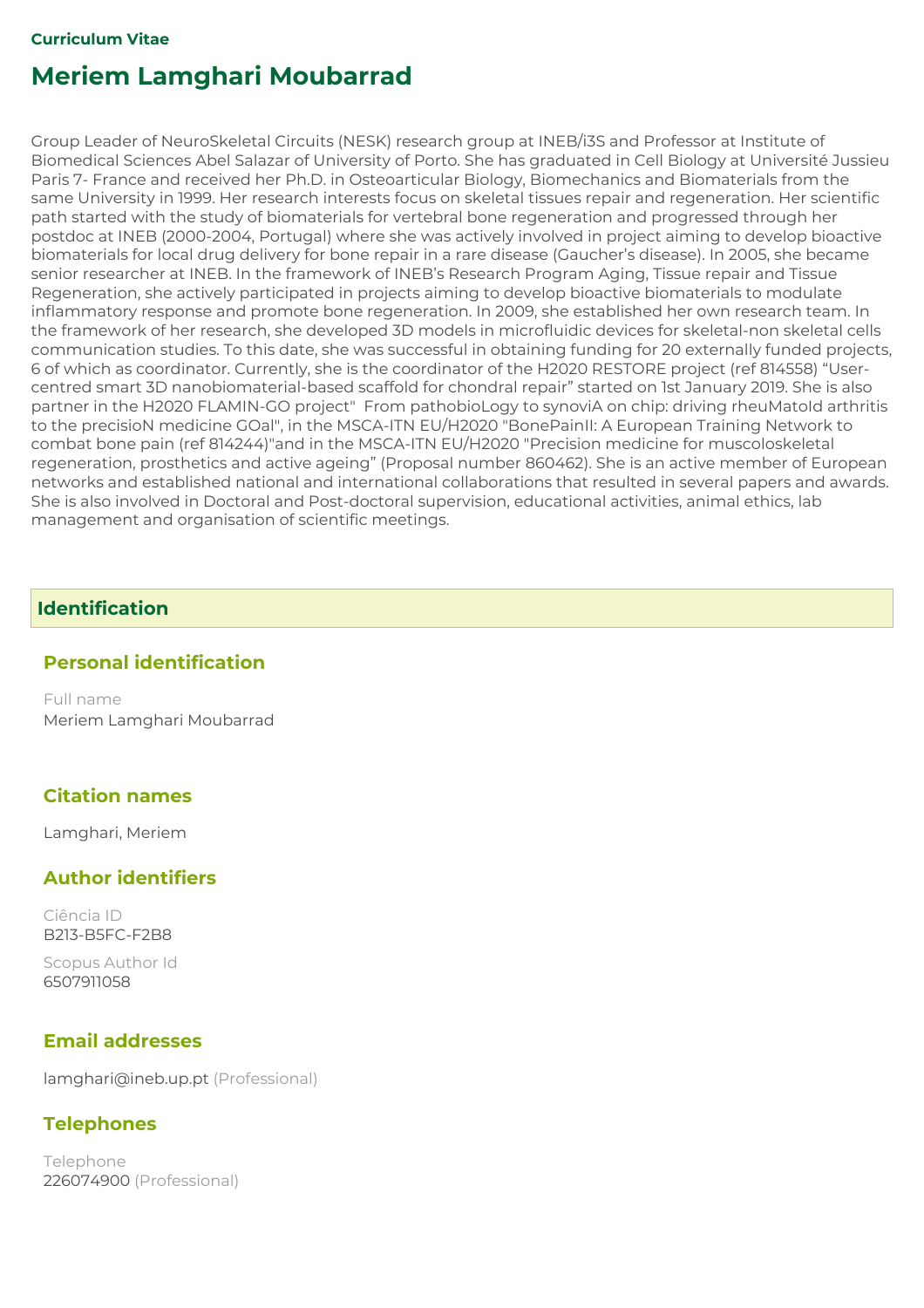#### Addresses

Rua Alfredo Allen, 208, 4200-135 Porto, Porto, Portugal (Professional)

#### **Websites**

http://orcid.org/0000-0002-2500-4548 (Personal) https://www.i3s.up.pt/research-group?x=124 (Professional)

### Knowledge fields

Medical and Health Sciences - Basic Medicine - Neurosciences Medical and Health Sciences - Medical Biotechnology - Health-Related Biotechnology

#### Languages

| Language                | Speaking          | Reading             | Writing           | Listening                     | Peer-review       |
|-------------------------|-------------------|---------------------|-------------------|-------------------------------|-------------------|
| Arab (Mother<br>tongue) |                   |                     |                   |                               |                   |
| English                 | Proficiency<br>C2 | Proficiency<br>'C2  | Proficiency       | Proficiency<br>C2             | Proficiency<br>C2 |
| French                  | Proficiency<br>C2 | Proficiency<br>(C2) | Proficiency       | Proficiency<br>C <sub>2</sub> | Proficiency<br>C2 |
| Portuguese              | Proficiency<br>C2 | Proficiency<br>(C2) | Proficiency<br>C2 | Proficiency<br>(C2)           | Proficiency<br>C2 |

#### Education

|                   | Degree                                                                                                                                           | Classification                                      |
|-------------------|--------------------------------------------------------------------------------------------------------------------------------------------------|-----------------------------------------------------|
| 1999<br>Concluded | Biologie Ostéo Articulaire, Biomecanique et Biomatériaux<br>(Doctorat)                                                                           | Ith: Trés honorable<br>avec félicitation du<br>Jury |
|                   | Université Paris Diderot IUT Paris Diderot, France                                                                                               |                                                     |
|                   | "Evaluation de l'effet ostèogènique de la nacre en site<br>vertébral" (THESIS/DISSERTATION)                                                      |                                                     |
| 1995<br>Concluded | Diplome d'Etudes Approfondies (DEA)                                                                                                              | Good                                                |
|                   | Université Paris Diderot IUT Paris Diderot, France                                                                                               |                                                     |
|                   | "A model for evaluating injectable bone replacements in<br>the vertebrae of sheep: radiological and histological<br>study" (THESIS/DISSERTATION) |                                                     |
| 1994<br>Concluded | Bilogie Cellulaire (Maîtrise)                                                                                                                    | Good                                                |
|                   | Université Paris Diderot IUT Paris Diderot, France                                                                                               |                                                     |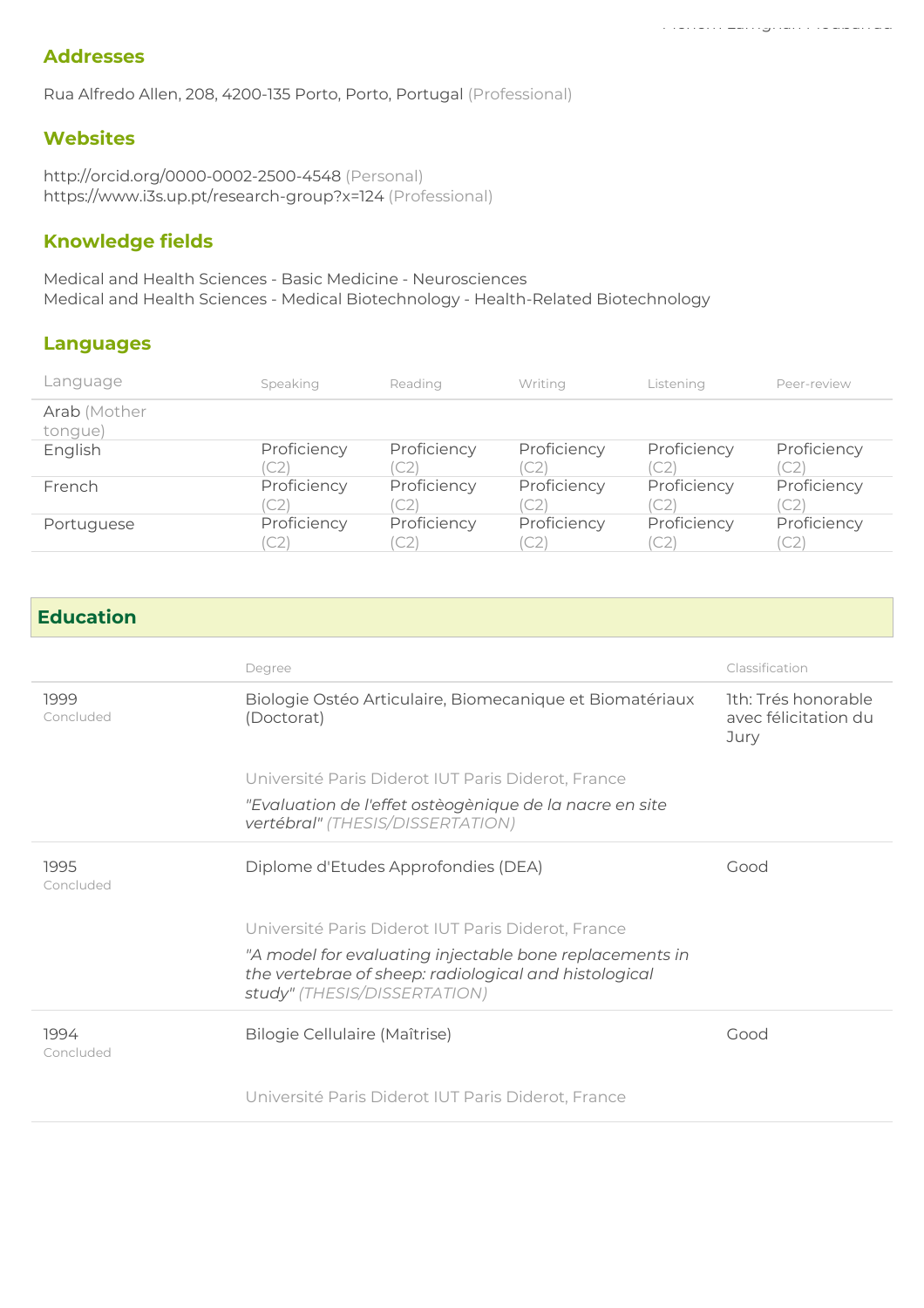Biologie (Licence) Good

Meriem Lamghari Moubarrad

Université Paris Diderot IUT Paris Diderot, France

| <b>Affiliation</b> |                                                                                            |
|--------------------|--------------------------------------------------------------------------------------------|
| <b>Science</b>     |                                                                                            |
| 2009 - Current     | Coordinating Researcher (Research)<br>Instituto Nacional de Engenharia Biomédica, Portugal |
| 2009 - 2018        | Principal Investigator (Research)<br>Instituto Nacional de Engenharia Biomédica, Portugal  |
| 2005/12 - 2009     | Auxiliary Researcher (Research)<br>Instituto Nacional de Engenharia Biomédica, Portugal    |
| 2004 - 2004        | Postdoc (Research)<br>Garvan Institute of Medical Research, Australia                      |
| 2000 - 2004        | Postdoc (Research)<br>Instituto Nacional de Engenharia Biomédica, Portugal                 |

# Teaching in Higher Education

| 2014 - Current | Invited Associate Professor (University Teacher)                              |
|----------------|-------------------------------------------------------------------------------|
|                | Universidade do Porto Instituto de Ciências Biomédicas Abel Salazar, Portugal |
|                |                                                                               |
| 2008 - 2013    | Invited Assistant Professor (University Teacher)                              |

# Projects

### **Grant**

|                      | Designation                                                                                                                              | <b>Funders</b>                     |
|----------------------|------------------------------------------------------------------------------------------------------------------------------------------|------------------------------------|
| 2019/01/01 - Current | RESTORE-User-centred smart 3D nanobiomaterial-based<br>scaffold for chondral repair<br>H2020 project- H2020-NMBP-TR-IND-2018 -ref 814558 | European<br>Commission,<br>Belgium |
|                      | Supervisor<br>Universidade do Porto Instituto de Investigação e Inovação<br>em Saúde, Portugal                                           |                                    |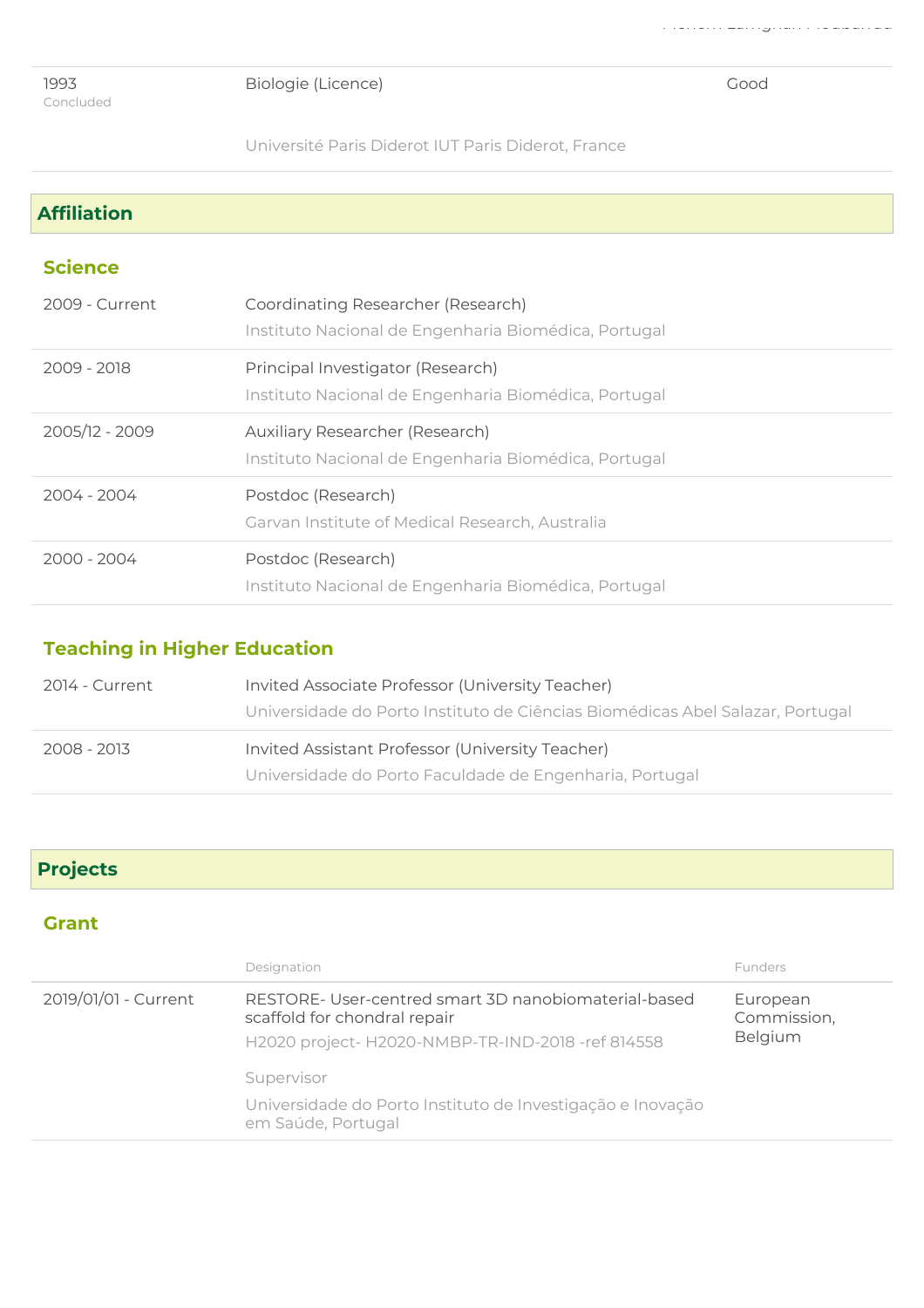| 2020/12/01 - 2024/12/01 | FLAMIN-GO "From pathobioLogy to synoviA on chip:<br>driving rheuMatold arthritis to the precisioN medicine Goal"<br>953121<br>Other<br>Universidade do Porto Instituto de Investigação e Inovação<br>em Saúde, Portugal                                                             |                                                                                 |
|-------------------------|-------------------------------------------------------------------------------------------------------------------------------------------------------------------------------------------------------------------------------------------------------------------------------------|---------------------------------------------------------------------------------|
| 2020/01/01 - 2023/12/31 | PREMUROSA - New generation trained for musculoskeletal<br>disease treatment<br>860462                                                                                                                                                                                               | European<br>Commission,<br>Belgium                                              |
|                         | Instituto Nacional de Engenharia Biomédica, Portugal<br>Universidade do Porto Instituto de Investigação e Inovação<br>em Saúde, Portugal                                                                                                                                            |                                                                                 |
| 2019/01/01 - 2022/12/31 | BonePainII - A European Training Network to Combat Bone<br>Pain<br>814244                                                                                                                                                                                                           | European<br>Commission,<br>Belgium                                              |
|                         | Instituto Nacional de Engenharia Biomédica, Portugal<br>Universidade do Porto Instituto de Investigação e Inovação<br>em Saúde, Portugal                                                                                                                                            |                                                                                 |
| 2018 - 2021             | Pathological nerve sprouting in bone metastases:<br>OSTEOCLASTS, what are you doing?<br>T496067694-00034977<br>PTDC/MED-PAT/30158/2017                                                                                                                                              | Fundação para a<br>Ciência e a<br>Tecnologia,<br>Portugal                       |
|                         | Supervisor<br>Universidade do Porto Instituto de Investigação e Inovação<br>em Saúde, Portugal<br>Instituto Nacional de Engenharia Biomédica, Portugal<br>Instituto de Medicina Molecular, Portugal<br>Universidade do Porto Instituto de Biologia Molecular e<br>Celular, Portugal |                                                                                 |
| 2017 - 2020             | The role of nerve growth mediator semaphoring 3A in joint<br>pain<br>21526                                                                                                                                                                                                          | <b>Arthritis Research</b><br>UK Marketing and<br>Fundraising, United<br>Kingdom |
|                         | Instituto Nacional de Engenharia Biomédica, Portugal<br>Universidade do Porto Instituto de Investigação e Inovação<br>em Saúde, Portugal                                                                                                                                            |                                                                                 |
| 2017/07/01 - 2019       | Disc degeneration -, immune- and neuro-modulation<br>2017_5                                                                                                                                                                                                                         | <b>EUROSPINE The</b><br>Spine Society of<br>Europe, Switzerland                 |
|                         | Instituto Nacional de Engenharia Biomédica, Portugal<br>Universidade do Porto Instituto de Investigação e Inovação<br>em Saúde, Portugal                                                                                                                                            |                                                                                 |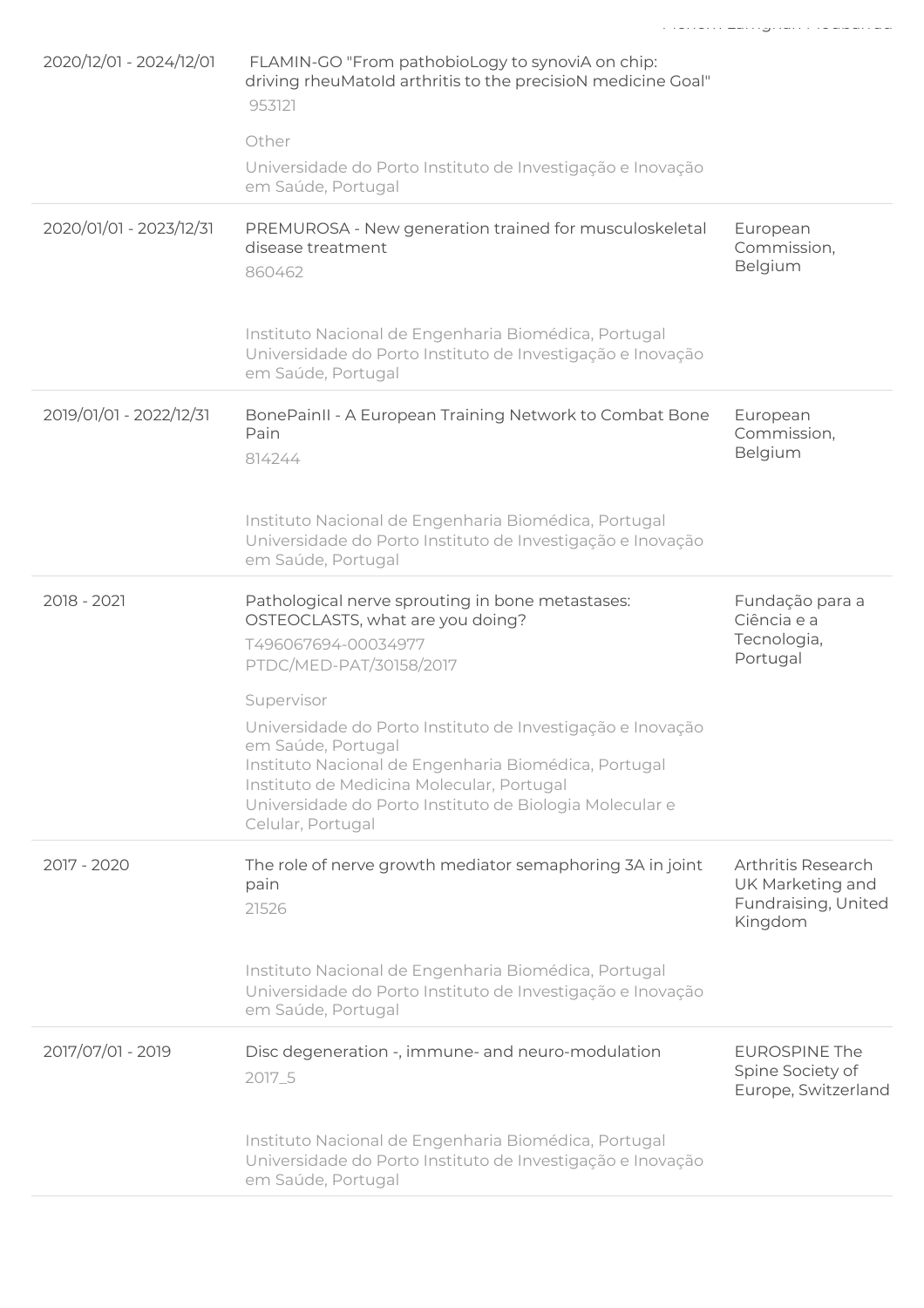| 2016 - 2019   | Structured Programme on Bioengineering Therapies for<br>Infectious Diseases and Tissue Regeneration<br>NORTE-01-0145-FEDER-000012                                                              | Comissao de<br>Coordenacao e<br>Desenvolvimento<br>Regional do Norte,<br>Portugal |
|---------------|------------------------------------------------------------------------------------------------------------------------------------------------------------------------------------------------|-----------------------------------------------------------------------------------|
|               | Instituto Nacional de Engenharia Biomédica, Portugal<br>Universidade do Porto Instituto de Investigação e Inovação<br>em Saúde, Portugal                                                       |                                                                                   |
| 2016 - 2019   | Structured Programme on Neuroscience and Neurologic<br>Disease Research Initiative at i3S<br>NORTE-01-0145-FEDER-000008                                                                        | Comissao de<br>Coordenacao e<br>Desenvolvimento<br>Regional do Norte,<br>Portugal |
|               | Universidade do Porto Instituto de Investigação e Inovação<br>em Saúde, Portugal                                                                                                               |                                                                                   |
| 2013 - 2017   | GLISTEN: GPCR_ligand Interactions, Structures, and<br>Transmembrane Signalling: a European Research Network.<br>COST<br><b>CM1207</b>                                                          | European<br>Commission,<br>Belgium                                                |
|               | Instituto Nacional de Engenharia Biomédica, Portugal                                                                                                                                           |                                                                                   |
| 2011 - 2015   | NAMABIO - From NAno to MAcro BIOmaterials (design,<br>processing, characterisation, modelling) and applications to<br>stem cells regenerative orthopaedic and dental medicine<br><b>MP1005</b> | European<br>Commission,<br>Belgium                                                |
|               | Instituto Nacional de Engenharia Biomédica, Portugal                                                                                                                                           |                                                                                   |
| 2012 - 2014   | Imaging flow cytometry as a tool for YIR antagonist<br>characterisation as a drug for bone regeneration<br>n/a                                                                                 | Instituto Nacional<br>de Engenharia<br>Biomédica,<br>Portugal                     |
|               | Instituto Nacional de Engenharia Biomédica, Portugal                                                                                                                                           |                                                                                   |
| 2010 - 2013   | MIMESIS: Marine invertebrates models & engineered<br>substrates for innovative Bio-Scaffolds<br>n/a                                                                                            | Fondazione Cariplo,<br>Italy                                                      |
|               | Researcher<br>Instituto Nacional de Engenharia Biomédica, Portugal                                                                                                                             |                                                                                   |
| $2005 - 2006$ | Effect of leptin hormone on bone remodelling (in<br>osteoporosis)<br>n/a<br>Supervisor<br>Instituto Nacional de Engenharia Biomédica, Portugal                                                 | Instituto Nacional<br>de Engenharia<br>Biomédica,<br>Portugal                     |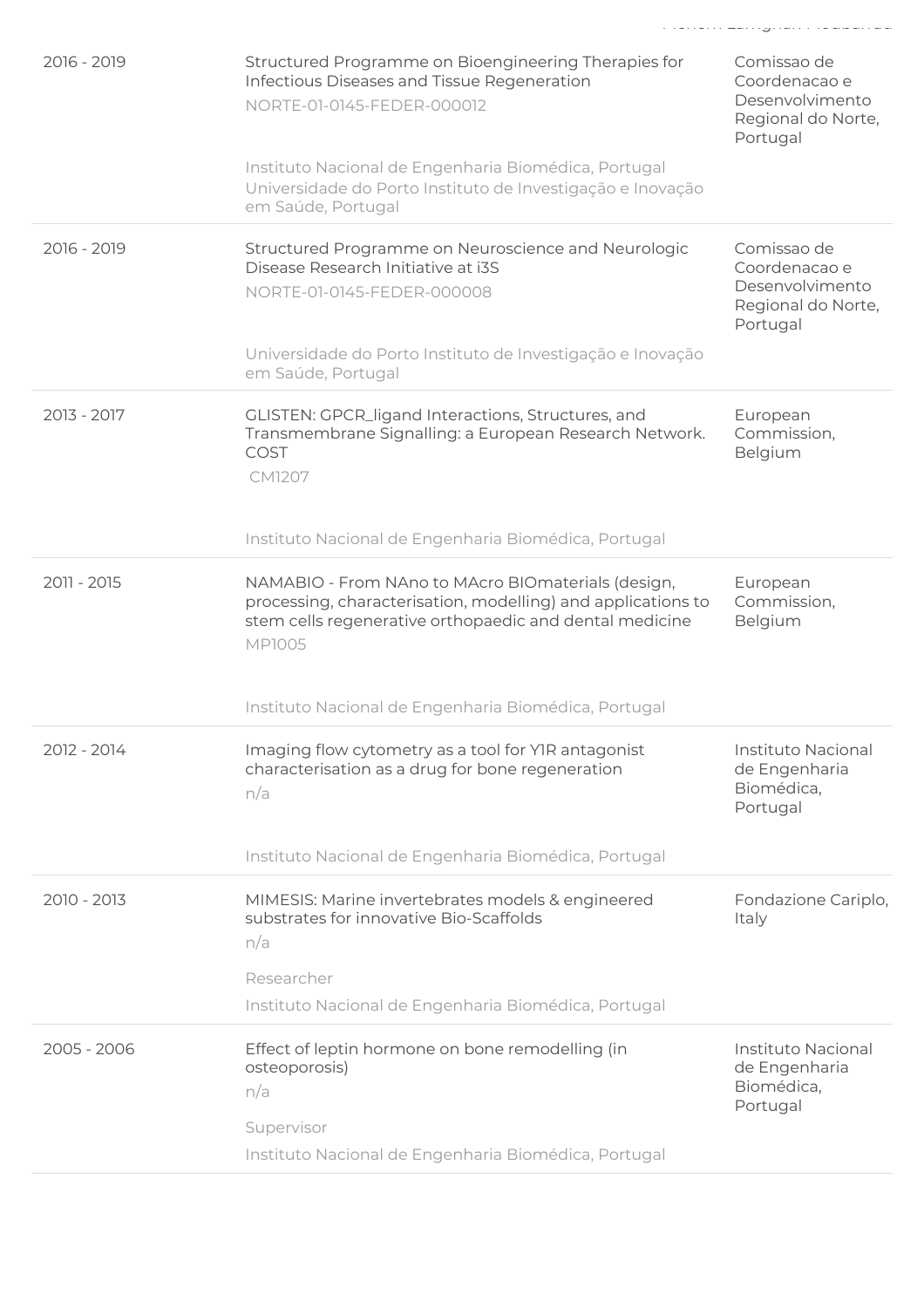| $2001 - 2004$ | Extracellular effect of Ca++ on osteogenesis and<br>chondrogenesis: Cbfa 1 regulation<br>n/a<br>Researcher                                                                                                             | Instituto Nacional<br>de Engenharia<br>Biomédica,<br>Portugal |
|---------------|------------------------------------------------------------------------------------------------------------------------------------------------------------------------------------------------------------------------|---------------------------------------------------------------|
| 1999 - 2001   | GAUCHER: Bioactive biomaterials as support for the<br>immobilisation and subsequent in vivo release of<br>Imiglucerase: A new therapeutic approach for the<br>treatment of Gaucher's Disease<br>PRAXIS/P/SAU/12288/98. | Fundação para a<br>Ciência e a<br>Tecnologia,<br>Portugal     |
|               | Researcher<br>Instituto Nacional de Engenharia Biomédica, Portugal                                                                                                                                                     |                                                               |

### **Contract**

|                            | Designation                                                                                                                              | Funders                                                   |
|----------------------------|------------------------------------------------------------------------------------------------------------------------------------------|-----------------------------------------------------------|
| 2019/03/19 -<br>2022/03/18 | Mind The Gap: decoding and bridging somatosensory<br>information in the spinal cord<br>PTDC/EMD-EMD/31540/2017                           | Fundação para a<br>Ciência e a<br>Tecnologia,<br>Portugal |
|                            | Researcher                                                                                                                               |                                                           |
|                            | Universidade do Porto, Portugal                                                                                                          |                                                           |
| 2018/07/01 -<br>2021/06/30 | Bioengineered Advanced Therapies for Problematic<br>Infected Wounds                                                                      | Fundação para a<br>Ciência e a                            |
|                            | PTDC/NAN-MAT/31781/2017                                                                                                                  | Tecnologia,<br>Portugal                                   |
|                            | Researcher                                                                                                                               |                                                           |
|                            | Universidade do Porto, Portugal                                                                                                          |                                                           |
| 2018/07/23 -<br>2021/02/18 | New Active Medical Implants                                                                                                              | Fundação para a<br>Ciência e a                            |
|                            | PTDC/EEI-EEE/32348/2017                                                                                                                  | Tecnologia,<br>Portugal                                   |
|                            | Universidade do Porto, Portugal<br>International Iberian Nanotechnology Laboratory, Portugal                                             |                                                           |
| 2016/06/01 - 2019/12/01    | Sensory innervation in the complex orchestration of bone<br>regeneration: interplay in microfluidics platforms<br>PTDC/BIM-MED/4041/2014 | Fundação para a<br>Ciência e a<br>Tecnologia,<br>Portugal |
|                            | Instituto de Engenharia de Sistemas e Computadores<br>Microsistemas e Nanotecnologias, Portugal                                          |                                                           |
| 2016/07/01 -<br>2019/06/28 | Hybrid Neuron-Memristor Adaptive Platform                                                                                                | Fundação para a<br>Ciência e a                            |
|                            | PTDC/CTM-NAN/3146/2014                                                                                                                   | Tecnologia,<br>Portugal                                   |
|                            | Universidade do Porto Faculdade de Ciências, Portugal<br>Instituto de Engenharia de Sistemas e Computadores                              |                                                           |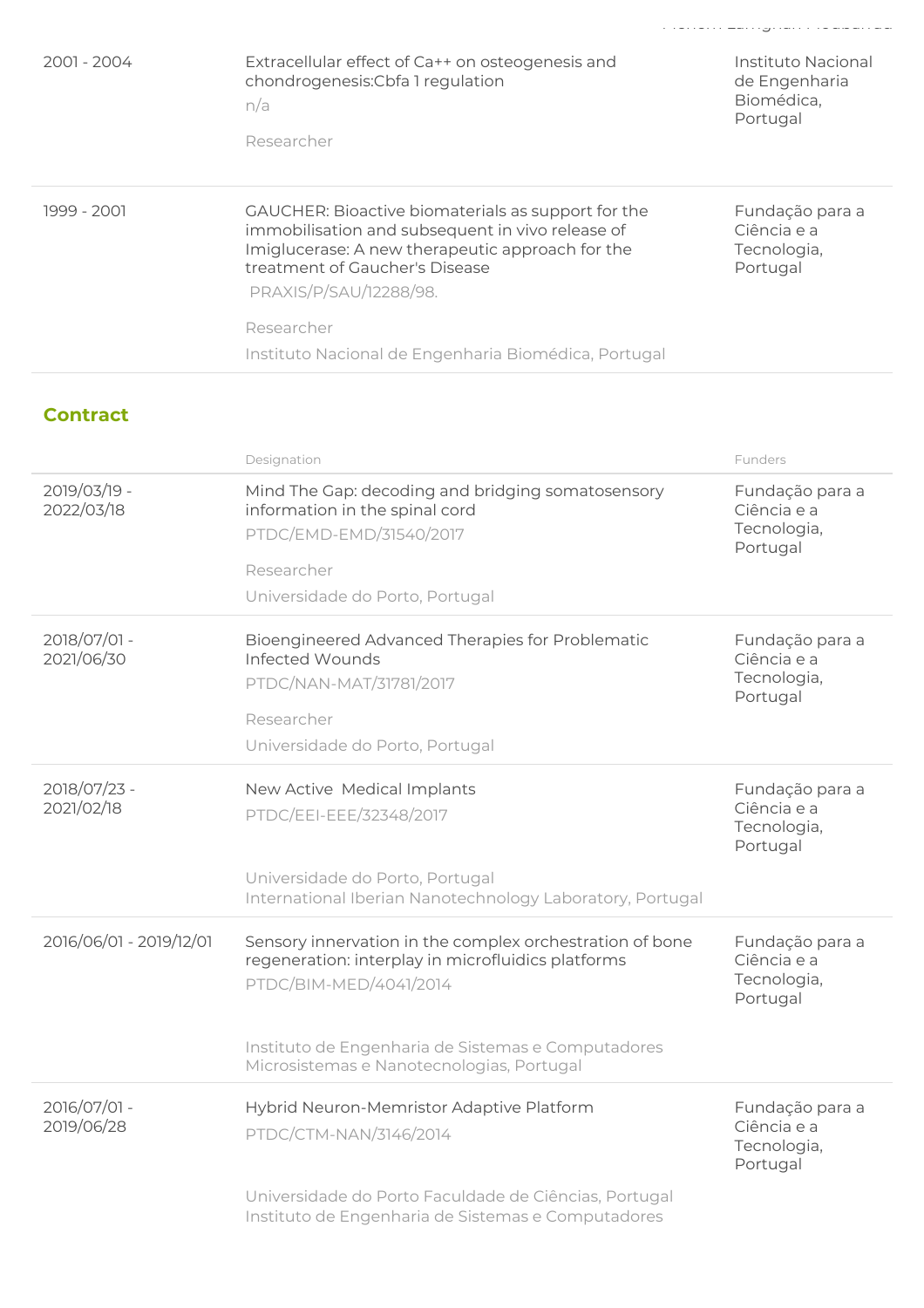|                            | Microsistemas e Nanotecnologias, Portugal                                                                                                                                                                                                   |                                                           |
|----------------------------|---------------------------------------------------------------------------------------------------------------------------------------------------------------------------------------------------------------------------------------------|-----------------------------------------------------------|
| 2013/04/15 -<br>2015/09/30 | Yl receptor based therapy for local bone repair: Antagonist<br>behavior and delivery in challenged bone<br>microenvironment<br>PTDC/BIM-MED/1047/2012                                                                                       | Fundação para a<br>Ciência e a<br>Tecnologia,<br>Portugal |
|                            | Universidade do Porto Faculdade de Ciências, Portugal<br>Universidade do Porto Instituto de Biologia Molecular e<br>Celular, Portugal<br>Universidade do Porto Instituto de Ciências e Tecnologias<br>Agrárias e Agro-Alimentares, Portugal |                                                           |
| 2010/02/05 -<br>2013/07/31 | NPwhY - Innervation and angiogenesis for the benefit of<br>osteogenesis: the involvement of NPY neuronal pathway in<br>bone repair<br>PTDC/SAU-OSM/101469/2008                                                                              | Fundação para a<br>Ciência e a<br>Tecnologia,<br>Portugal |
|                            | Universidade de Coimbra Centro de Neurociências e<br>Biologia Celular, Portugal<br>Universidade do Porto Faculdade de Medicina, Portugal<br>Universidade do Porto Instituto de Biologia Molecular e<br>Celular, Portugal                    |                                                           |
| 2010/02/05 -<br>2013/07/31 | BIOMATRIX-Multifunctional extracellular matrix-analogues<br>as biomaterials for bone regeneration<br>PTDC/SAU-BEB/101235/2008                                                                                                               | Fundação para a<br>Ciência e a<br>Tecnologia,<br>Portugal |
|                            | Researcher<br>Fundação da Faculdade de Ciências da Universidade de<br>Lisboa, Portugal<br>Universidade do Porto Faculdade de Ciências, Portugal                                                                                             |                                                           |

### **Other**

|                   | Designation                                                                      | Funders                                                   |
|-------------------|----------------------------------------------------------------------------------|-----------------------------------------------------------|
| 2016 - 2019       | NeuronMAP: Hybrid Neuron-Memristor Adaptive Platform<br>PTDC/CTM-NAN/3146/2014   | Fundação para a<br>Ciência e a<br>Tecnologia,             |
|                   | Researcher                                                                       | Portugal                                                  |
|                   | Instituto Nacional de Engenharia Biomédica, Portugal                             |                                                           |
| 2010/05/03 - 2013 | Hybrid Sr-releasing injectable system for vertebroplasty<br>PTDC/CTM/103181/2008 | Fundação para a<br>Ciência e a<br>Tecnologia,<br>Portugal |
|                   | Instituto Nacional de Engenharia Biomédica, Portugal                             |                                                           |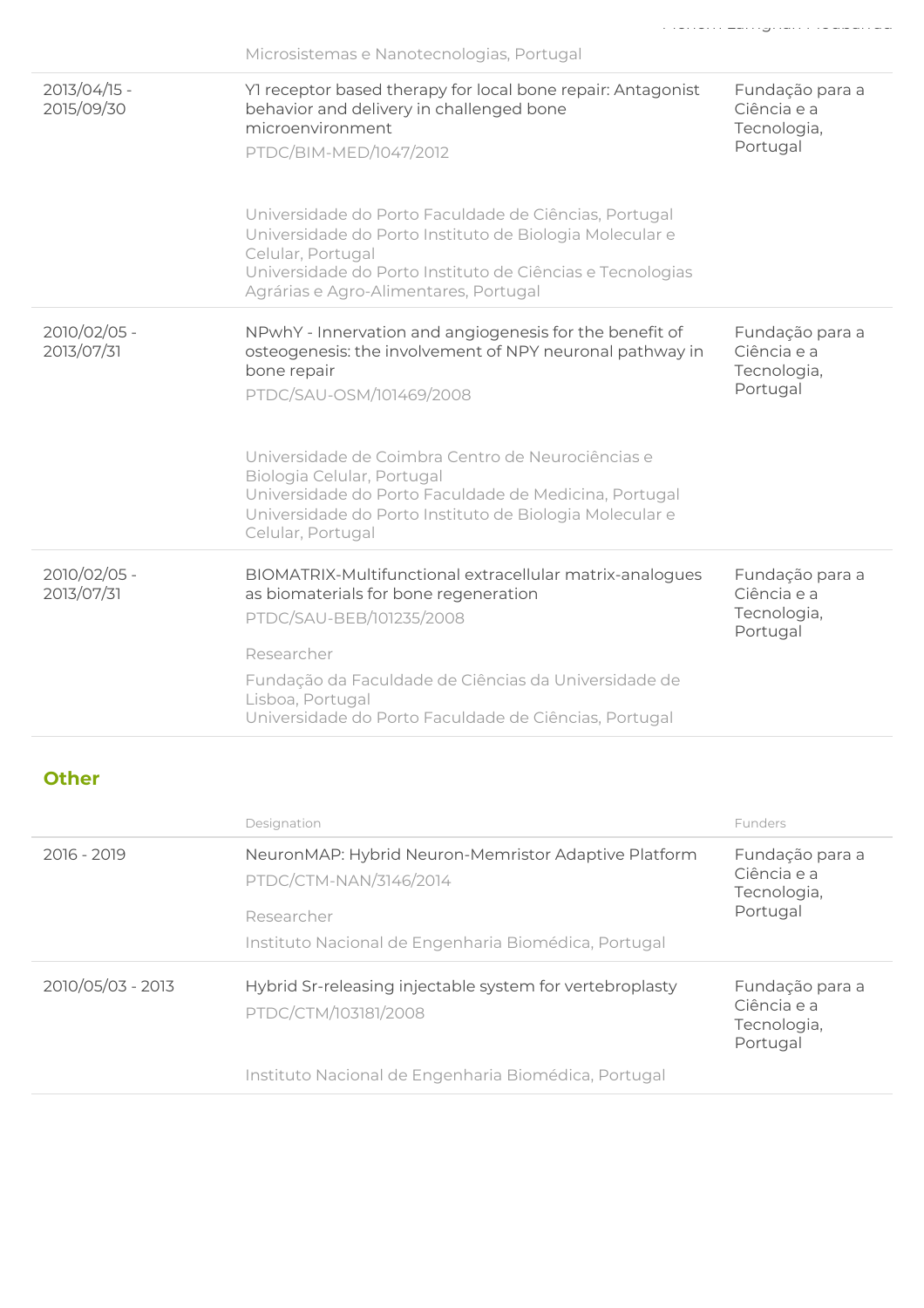| 2010 - 2013 | Incorporação de sinais inflamatórios em biomateriais: uma<br>estratégia integradora para promover a<br>reparação/regeneração óssea<br>PTDC/SAU-BEB/099954/2008<br>Researcher                                                                        | Fundação para a<br>Ciência e a<br>Tecnologia,<br>Portugal           |
|-------------|-----------------------------------------------------------------------------------------------------------------------------------------------------------------------------------------------------------------------------------------------------|---------------------------------------------------------------------|
|             | Instituto Nacional de Engenharia Biomédica, Portugal                                                                                                                                                                                                |                                                                     |
| 2004 - 2007 | FEPA - Core Laboratories for the improvement of medical<br>devices in clinical practice from failure of explanted<br>prostheses analysis (COST Action 537)<br>COST Action 537<br>Researcher<br>Instituto Nacional de Engenharia Biomédica, Portugal | European<br>Cooperation in<br>Science and<br>Technology,<br>Belgium |

## **Outputs**

| <b>Publications</b>    |                |                                                                                                                                                                                                                                                                                                                                                         |
|------------------------|----------------|---------------------------------------------------------------------------------------------------------------------------------------------------------------------------------------------------------------------------------------------------------------------------------------------------------------------------------------------------------|
| Book chapter           | ı.             | Vasconcelos, D.M.; Cortez, J.; Lamghari, Meriem. "Technical Standards and<br>Legislation for Implants and Implantable Medical Devices". In Reference<br>Module in Materials Science and Materials Engineering. Elsevier, 2016.<br>Accepted · 10.1016/b978-0-12-803581-8.04059-5                                                                         |
|                        | $\overline{2}$ | NETO, ESTRELA; Paramos-de-Carvalho, Diogo; Lourenço, Ana Henriques;<br>Aguiar, Paulo; Lamghari, Meriem. "Compartmentalized Microfluidic Platforms<br>as Tool of Choice to Study the Interaction Between Neurons and Osteoblasts".<br>In Microfluidic and Compartmentalized Platforms for Neurobiological<br>Research, 161-179. Springer New York, 2015. |
|                        |                | Accepted · 10.1007/978-1-4939-2510-0_10                                                                                                                                                                                                                                                                                                                 |
| Conference<br>abstract |                | Lamghari, Meriem. "Neuropetide Y YI receptor deletion impairs matrix<br>demineralization and resorption". Paper presented in 43rd European Calcified<br>Tissue Society Congress, Rome, 2016.                                                                                                                                                            |
|                        |                | Accepted                                                                                                                                                                                                                                                                                                                                                |
|                        | $\overline{2}$ | Lamghari, Meriem. "The role of Neuropeptide Y YI receptor signalling in<br>fracture healing". Paper presented in 41st European Calcified Tissue Society<br>Congress, Prague, 2014.                                                                                                                                                                      |
|                        |                | Accepted                                                                                                                                                                                                                                                                                                                                                |
|                        | 3              | Lamghari, Meriem. "Neuropeptide Y YI receptor antagonism: a novel anabolic<br>tool for bone regeneration". Paper presented in Tissue Engineering &<br>Regenerative Medicine International Society, European Chapter Meeting,<br>Genova, 2014.                                                                                                           |
|                        |                | Accepted                                                                                                                                                                                                                                                                                                                                                |
|                        | 4              | Lamghari, Meriem. "Bone and peripheral nervous system interactions within<br>bone tissue engineering perspective". Paper presented in 3rd TERMIS World<br>Congress 2012, Vienna, 2012.                                                                                                                                                                  |
|                        |                | Accepted                                                                                                                                                                                                                                                                                                                                                |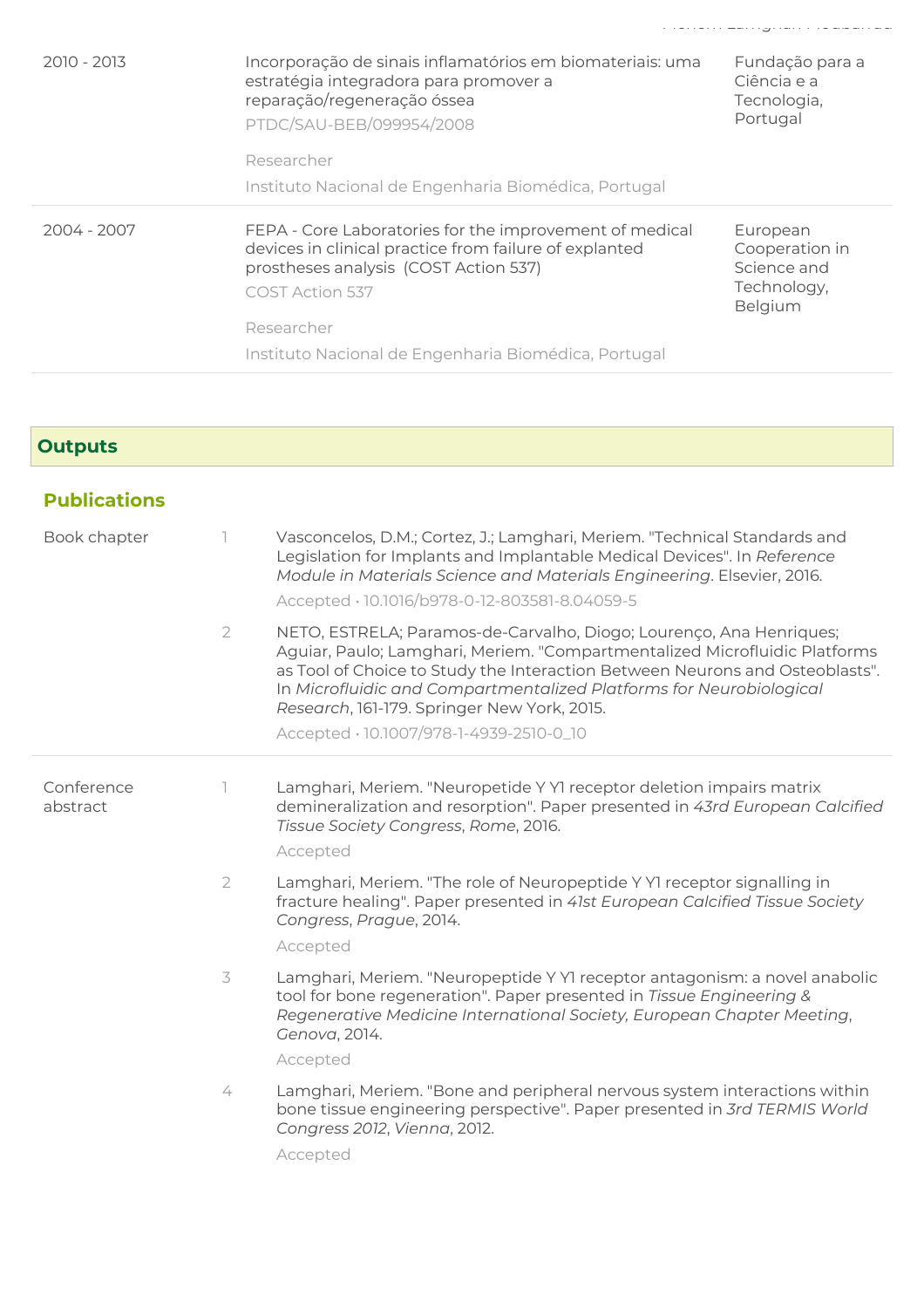|                  |                | المالما والمستقلة ماورد والمساورين والمستورة والمساورة                                                                                                                                                                                                                                                                                                                                                                                                     |
|------------------|----------------|------------------------------------------------------------------------------------------------------------------------------------------------------------------------------------------------------------------------------------------------------------------------------------------------------------------------------------------------------------------------------------------------------------------------------------------------------------|
|                  | 5              | Lamghari, Meriem. "Disclosing the underlying interaction between bone and<br>peripheral nervous system: Optimization of coculture systems". Paper<br>presented in 39th Annual Congress of the European-Calcified-Tissue-Society<br>(ECTS), Stockholm, 2012.<br>Accepted                                                                                                                                                                                    |
|                  | 6              | Lamghari, Meriem. "Rgd-grafted pectin microspheres for human<br>mesenchymal stem cell delivery and in situ bone regeneration". Paper<br>presented in 24th European Conference on Biomaterials - Annual Conference<br>of the European Society for Biomaterials, Dublin, 2011.                                                                                                                                                                               |
|                  | 7              | Published<br>Lamghari, Meriem. "Hypothalamic NPY expression during bone regeneration".                                                                                                                                                                                                                                                                                                                                                                     |
|                  |                | Paper presented in 7th Joint Meeting of the European Neuropeptide Club and<br>the American-Summer-Neuropeptide, Pecs, 2010.<br>Published                                                                                                                                                                                                                                                                                                                   |
|                  |                |                                                                                                                                                                                                                                                                                                                                                                                                                                                            |
|                  | 8              | Lamghari, Meriem. "Osteoblast proliferation and apoptosis: role of<br>Neuropeptide Y and YI receptor". Paper presented in 36th European<br>Symposium on Calcified Tissues, Vienna, 2009.<br>Published                                                                                                                                                                                                                                                      |
|                  | 9              | Lamghari, Meriem. "Neuronal signaling and the regulation of bone remodeling<br>new insights into the role of neuropeptide Y Y1 and Y2 receptors in osteoblast<br>function". Paper presented in 11th Meeting of the Portuguese Society for<br>Neuroscience, Braga, 2009.                                                                                                                                                                                    |
|                  |                | Published                                                                                                                                                                                                                                                                                                                                                                                                                                                  |
|                  | 10             | Lamghari, Meriem. "Leptin effect on RANKL and OPG expression in MC3T3-E1<br>osteoblasts". Paper presented in 28th Annual Meeting of the American-<br>Society-for-Bone-and-Mineral-Research, Philadelphia, 2006.                                                                                                                                                                                                                                            |
|                  |                | Published                                                                                                                                                                                                                                                                                                                                                                                                                                                  |
| Conference paper |                | Martins, J P; Alves, Cecília J; NETO, ESTRELA; Moreira, D M; Xavier, M; Daniela M.<br>Sousa; Alencastre, I; Lamghari, Meriem. "An in vitro approach to unravel the<br>modulation of the hypothalamic system by blood-circulating factors". Porto,<br>2015.                                                                                                                                                                                                 |
|                  |                | Accepted · 10.1109/enbeng.2015.7088886                                                                                                                                                                                                                                                                                                                                                                                                                     |
|                  | $\overline{2}$ | Lamghari, Meriem. "Effect of competitive preadsorption of HSA and FN on<br>osteoblasts adhesion on TiO 2". Paper presented in 8th World Biomaterials<br>Congress 2008, Amsterdam, 2008.                                                                                                                                                                                                                                                                    |
| Journal article  |                | Lamghari, Meriem. "The Mechanisms Underlying the Biological Response to<br>Wear Debris in Periprosthetic Inflammation". Frontiers in Materials 7 (2020):<br>https://www.scopus.com/record/display.uri?eid=2-s2.0-<br>85090829062&origin=resultslist&sort=plf-<br>f&src=s&sid=a39e4e8b8a1622396273c4b66389b74c&sot=a&sdt=a&sl=56&s=AU-<br>ID%28%22Lamghari%2c+Meriem%22+6507911058%<br>29+AND+PUBYEAR+IS+2020&relpos=3&citeCnt=0&searchTerm=.               |
|                  |                | Published                                                                                                                                                                                                                                                                                                                                                                                                                                                  |
|                  | $\overline{2}$ | Lamghari, Meriem. "Fluorescent H2Receptor Squaramide-Type Antagonists:<br>Synthesis, Characterization, and Applications". ACS Medicinal Chemistry<br>Letters 11 8 (2020): https://www.scopus.com/record/display.uri?eid=2-s2.0-<br>85090451532&origin=resultslist&sort=plf-<br>f&src=s&sid=a39e4e8b8a1622396273c4b66389b74c&sot=a&sdt=a&sl=56&s=AU-<br>ID%28%22Lamghari%2c+Meriem%22+6507911058%<br>29+AND+PUBYEAR+IS+2020&relpos=4&citeCnt=0&searchTerm=. |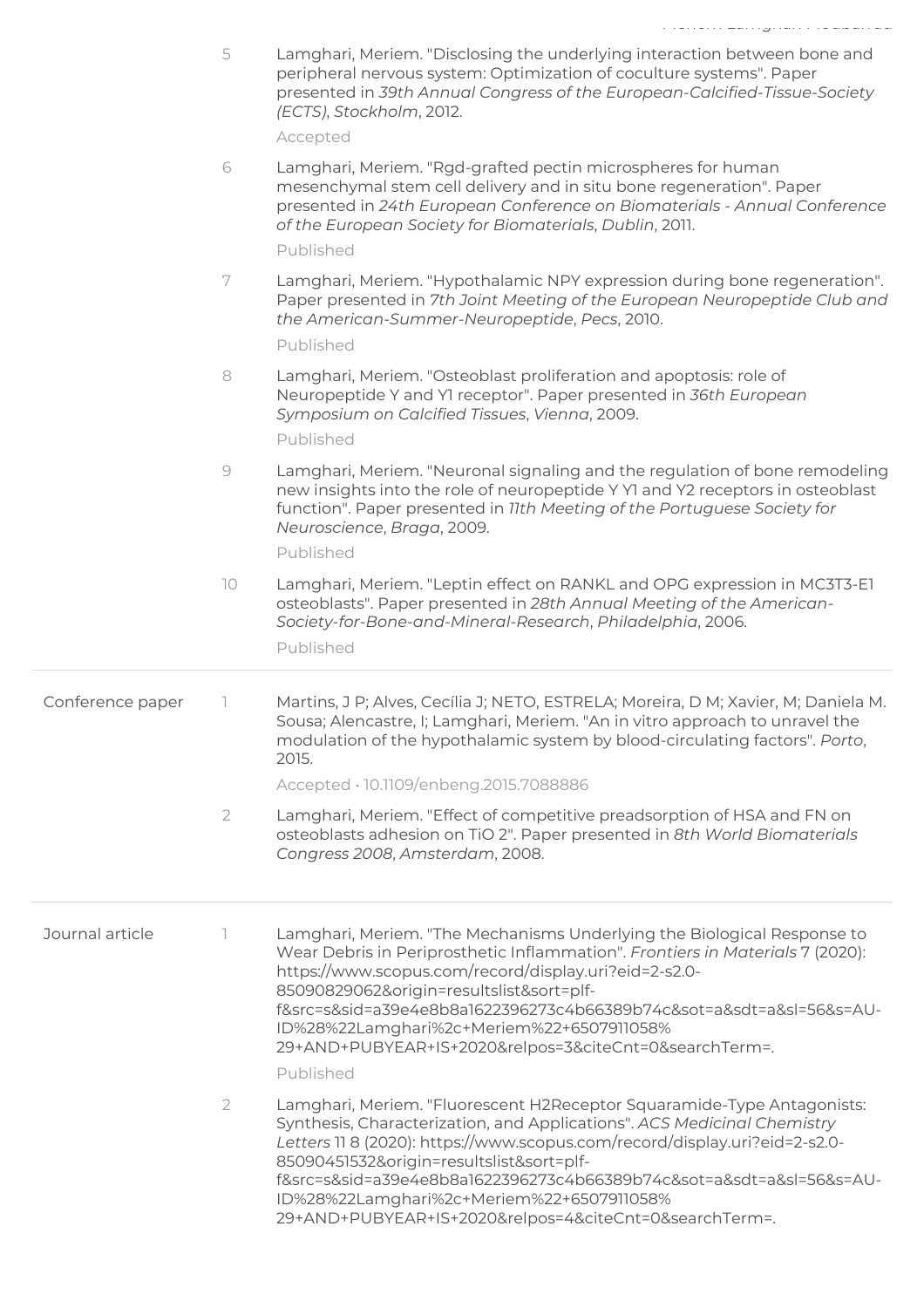3 Lamghari, Meriem. "Evaluation of nisin and ll-37 antimicrobial peptides as tool to preserve articular cartilage healing in a septic environment". Frontiers in Bioengineering and Biotechnology 8 (2020): https://www.scopus. com/record/display.uri?eid=2-s2.0-85087105680&origin=resultslist&sort=plff&src=s&sid=a39e4e8b8a1622396273c4b66389b74c&sot=a&sdt=a&sl=56&s=AU-ID%28%22Lamghari%2c+Meriem%22+6507911058% 29+AND+PUBYEAR+IS+2020&relpos=5&citeCnt=0&searchTerm=.

Meriem Lamghari Moubarrad

Published

4 Leite, Diana M.; Sousa, Daniela; Lamghari, Meriem; Pêgo, Ana Paula. "Exploring Poly(Ethylene Glycol)-Poly(Trimethylene Carbonate) Nanoparticles as Carriers of Hydrophobic Drugs to Modulate Osteoblastic Activity". Journal of Pharmaceutical Sciences 109 4 (2020): 1594-1604. http://dx.doi.org/10.1016/j. xphs.2020.01.007.

Published • 10.1016/j.xphs.2020.01.007

5 Pagella, Pierfrancesco; Miran, Shayee; NETO, ESTRELA; Martin, Ivan; Lamghari, Meriem; Mitsiadis, Thimios A.. "Human dental pulp stem cells exhibit enhanced properties in comparison to human bone marrow stem cells on neurites outgrowth". The FASEB Journal 34 4 (2020): 5499-5511. http://dx.doi.org/10. 1096/fj.201902482r.

10.1096/fj.201902482r

6 Sousa, Daniela; Martins, Pedro S.; Leitão, Luís; Alves, Cecília J; Gomez-Lazaro, Maria; NETO, ESTRELA; Conceição, Francisco; Herzog, Herbert; Lamghari, Meriem. "The lack of neuropeptide Y-Y 1 receptor signaling modulates the chemical and mechanical properties of bone matrix". The FASEB Journal 34 3 (2020): 4163-4177. http://dx.doi.org/10.1096/fj.201902796r.

Accepted • 10.1096/fj.201902796r

7 Lamghari, Meriem. "Osteoblasts are inherently programmed to repel sensory innervation". Bone Research (2020): https://portal.i3s.up. pt/docs/danisous/158791255433441413202096Authorpdf.pdf.

Accepted • Open access • 10.1038/s41413-020-0096-1

8 Leitão, Luís; Alves, Cecília J; Sousa, Daniela; NETO, ESTRELA; Conceição, Francisco; Lamghari, Meriem. "The alliance between nerve fibers and stem cell populations in bone marrow: life partners in sickness and health". The FASEB Journal 33 8 (2019): 8697-8710. http://dx.doi.org/10.1096/fj.201900454r.

Accepted • 10.1096/fj.201900454r

9 Heiney, Kristine; Mateus, José C.; Lopes, Cátia D. F.; NETO, ESTRELA; Lamghari, Meriem; Aguiar, Paulo. "µSpikeHunter: An advanced computational tool for the analysis of neuronal communication and action potential propagation in microfluidic platforms". Scientific Reports 9 1 (2019): http://dx.doi.org/10. 1038/s41598-019-42148-3.

Accepted • 10.1038/s41598-019-42148-3

10 Ribeiro-da-Silva, M.; Vasconcelos, D. M.; Alencastre, I. S.; Oliveira, M. J.; Linhares, D.; Neves, N.; Costa, G.; et al. "Interplay between sympathetic nervous system and inflammation in aseptic loosening of hip joint replacement". Scientific Reports 8 1 (2018): http://dx.doi.org/10.1038/s41598-018-33360-8.

Accepted • 10.1038/s41598-018-33360-8

11 Leitão, Luís; Alves, Cecília J; Alencastre, Inês S.; Sousa, Daniela; NETO, ESTRELA; Conceiçâo, Francisco; Leitão, Catarina; et al. "Bone marrow cell response after injury and during early stage of regeneration is independent of the tissue-ofinjury in 2 injury models". The FASEB Journal 33 1 (2018): 857-872. http://dx.doi.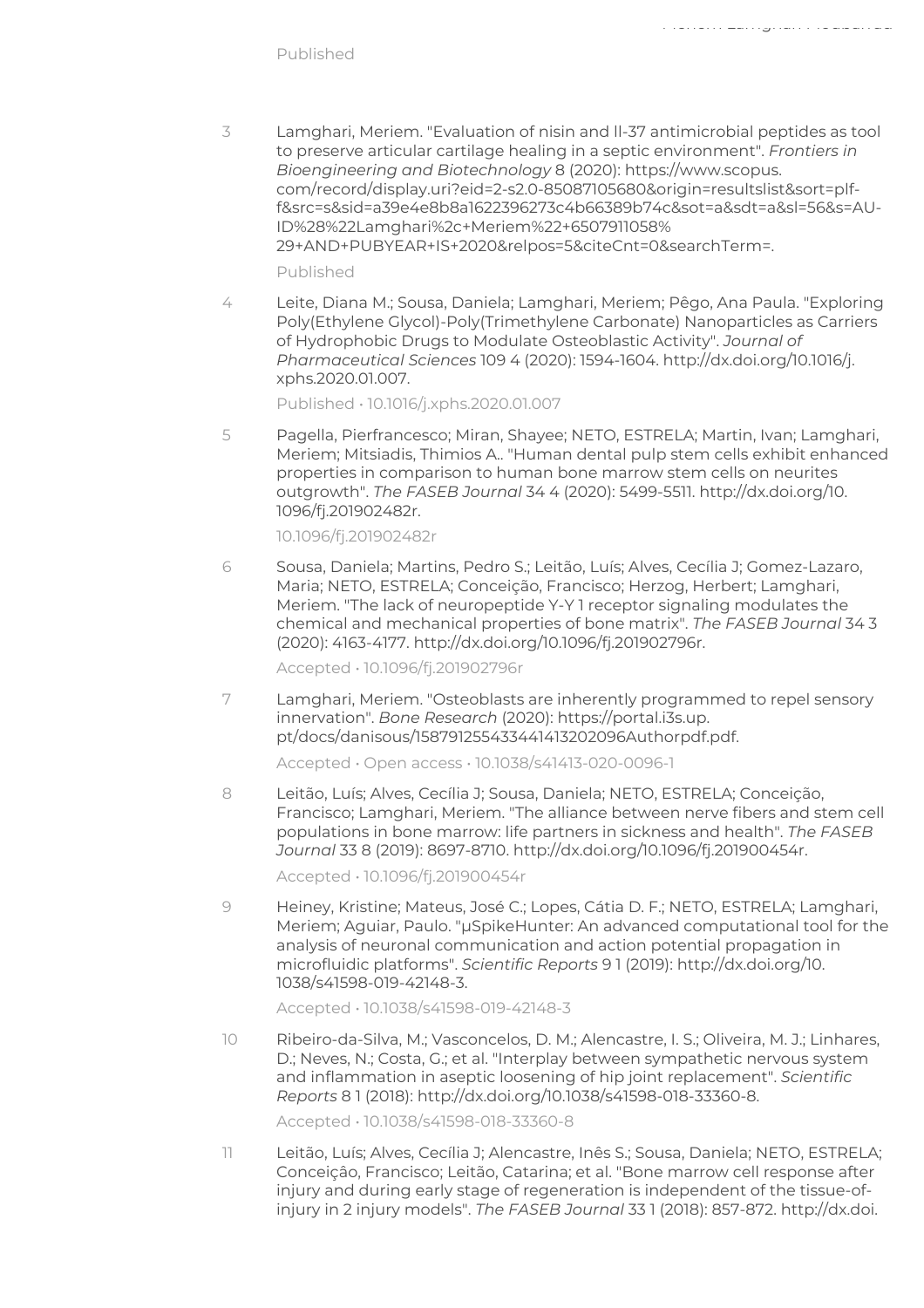org/10.1096/fj.201800610rr.

Accepted • 10.1096/fj.201800610rr

12 Silva, Eduarda M.P.; Varandas, Pedro A.M.M.; Melo, Tânia; Barros, Cristina; Alencastre, Inês S.; Barreiros, Luísa; Domingues, Pedro; et al. "Gas-phase structural characterization of neuropeptides Y Y1 receptor antagonists using mass spectrometry: Orbitrap vs triple quadrupole". Journal of Pharmaceutical and Biomedical Analysis 151 (2018): 227-234. http://dx.doi.org/10.1016/j.jpba. 2018.01.013.

Meriem Lamghari Moubarrad

Accepted • 10.1016/j.jpba.2018.01.013

13 Costa, Fabi´ola; Daniela M. Sousa; Parreira, Paula; Moubarrad, Meriem; Gomes, Paula; Martins, M. Cristina L.. "N-acetylcysteine-functionalized coating avoids bacterial adhesion and biofilm formation". Scientific Reports 7 1 (2017): http://dx. doi.org/10.1038/s41598-017-17310-4.

Accepted • 10.1038/s41598-017-17310-4

14 da Silva, Manuel Ribeiro; Linhares, Daniela; Vasconcelos, Daniel Marques; Alves, Cecília J; Neves, Nuno; Costa, Gilberto; Moubarrad, Meriem. "Neuroimmune expression in hip osteoarthritis: a systematic review". BMC Musculoskeletal Disorders 18 1 (2017): http://dx.doi.org/10.1186/s12891-017-1755-2.

Accepted • 10.1186/s12891-017-1755-2

15 NETO, ESTRELA; Alves, Cecília J; Leitão, Luís; Daniela M. Sousa; Alencastre, Inês S.; Conceição, Francisco; Moubarrad, Meriem. "Axonal outgrowth, neuropeptides expression and receptors tyrosine kinase phosphorylation in 3D organotypic cultures of adult dorsal root ganglia". PLoS ONE 12 7 (2017): https: //doi.org/10.1371/journal.pone.0181612.

Accepted • 10.1371/journal.pone.0181612

16 Henriques Lourenço, Ana; Neves, Nuno; Ribeiro-Machado, Cláudia; Sousa, Susana R.; Moubarrad, Meriem; Barrias, Cristina C.; Trigo Cabral, Abel; Barbosa, Mário A.; Ribeiro, Cristina C.. "Injectable hybrid system for strontium local delivery promotes bone regeneration in a rat critical-sized defect model". Scientific Reports 7 1 (2017): http://dx.doi.org/10.1038/s41598-017-04866-4.

Accepted • 10.1038/s41598-017-04866-4

17 Daniela M. Sousa; Alencastre, Ines; Leitao, Luís; NETO, ESTRELA; Alves, Cecília J; Moubarrad, Meriem. "Therapeutic Drugs in Bone Loss-Associated Disorders: Clinical Outcomes and Challenges". Current Drug Targets 18 6 (2017): 696-704. http://dx.doi.org/10.2174/1389450117666160709024547.

Accepted • 10.2174/1389450117666160709024547

18 Vasconcelos, Daniel M.; Gonçalves, Raquel M.; Almeida, Catarina R.; Pereira, Inês O.; Oliveira, Marta I.; Neves, Nuno; Silva, Andreia M.; et al. "Fibrinogen scaffolds with immunomodulatory properties promote in vivo bone regeneration". Biomaterials 111 (2016): 163-178. http://dx.doi.org/10.1016/j.biomaterials. 2016.10.004.

Accepted • 10.1016/j.biomaterials.2016.10.004

19 NETO, ESTRELA; Leitão, Luís; Daniela M. Sousa; Alves, Cecília J; Alencastre, Inês S.; Aguiar, Paulo; Lamghari, Meriem. "Compartmentalized Microfluidic Platforms: The Unrivaled Breakthrough of In Vitro Tools for Neurobiological Research". The Journal of Neuroscience 36 46 (2016): 11573-11584. http://dx.doi. org/10.1523/jneurosci.1748-16.2016.

Accepted • 10.1523/jneurosci.1748-16.2016

20 Alves, Cecília J; Alencastre, Inês S.; NETO, ESTRELA; Ribas, João; Ferreira, Sofia; Vasconcelos, Daniel M.; Daniela M. Sousa; Summavielle, Teresa; Moubarrad, Meriem. "Bone Injury and Repair Trigger Central and Peripheral NPY Neuronal Pathways". PLOS ONE 11 11 (2016): e0165465. http://dx.doi.org/10.1371/journal.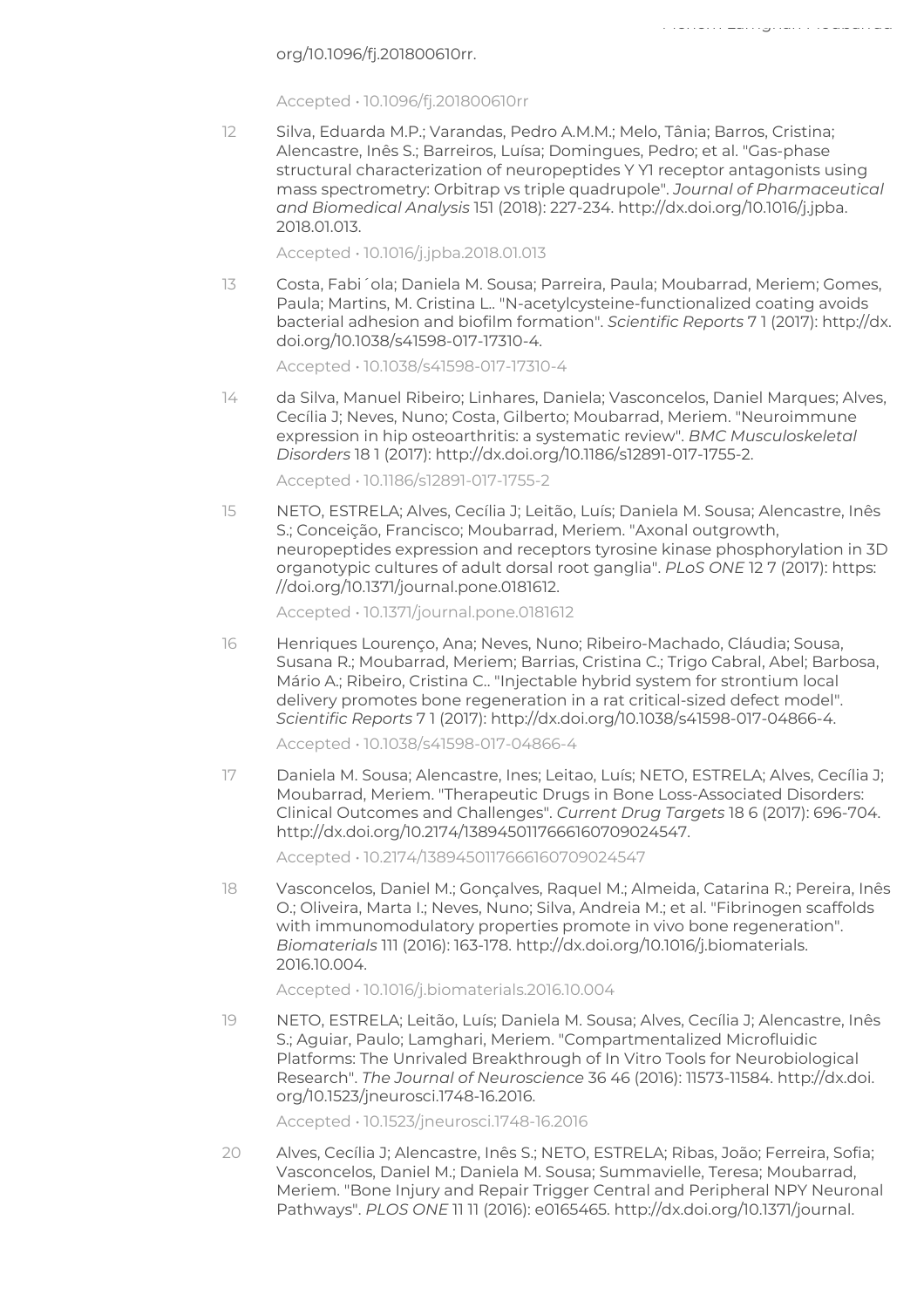Accepted • 10.1371/journal.pone.0165465

21 Sousa, Daniela; Conceição, Francisco; Silva, Diana I.; Leitão, Luís; NETO, ESTRELA; Alves, Cecília J; Alencastre, Inês S.; et al. "Ablation of Y1 receptor impairs osteoclast bone-resorbing activity". Scientific Reports 6 1 (2016): http: //dx.doi.org/10.1038/srep33470.

Meriem Lamghari Moubarrad

Accepted • 10.1038/srep33470

22 Vasconcelos, Daniel M.; Ribeiro-da-Silva, Manuel; Mateus, António; Alves, Cecília J; Machado, Gil Costa; Machado-Santos, Joana; Paramos-de-Carvalho, Diogo; et al. "Immune response and innervation signatures in aseptic hip implant loosening". Journal of Translational Medicine 14 1 (2016): http://dx.doi.org/10. 1186/s12967-016-0950-5.

Accepted • 10.1186/s12967-016-0950-5

23 Alencastre, IS; Daniela M. Sousa; Alves, Cecília J; Leitão, L; NETO, ESTRELA; Aguiar, P; Moubarrad, Meriem. "Delivery of pharmaceutics to bone: nanotechnologies, high-throughput processing and in silico mathematical models". European Cells and Materials 31 (2016): 355-381. http://dx.doi.org/10. 22203/ecm.v031a23.

10.22203/ecm.v031a23

24 Alves, Cecília J; NETO, ESTRELA; Daniela M. Sousa; Leitão, Luís; Vasconcelos, Daniel M.; Ribeiro-Silva, Manuel; Alencastre, Inês S.; Lamghari, Meriem. "Fracture pain—Traveling unknown pathways". Bone 85 (2016): 107-114. http: //dx.doi.org/10.1016/j.bone.2016.01.026.

Accepted • 10.1016/j.bone.2016.01.026

25 Vasconcelos, Daniel M.; Santos, Susana G.; Lamghari, Meriem; Barbosa, Mário A.. "The two faces of metal ions: From implants rejection to tissue repair/regeneration". Biomaterials 84 (2016): 262-275. http://dx.doi.org/10.1016/j. biomaterials.2016.01.046.

Accepted • 10.1016/j.biomaterials.2016.01.046

26 Martins, João Pedro; Alves, Cecília J; NETO, ESTRELA; Moubarrad, Meriem. "Communication from the periphery to the hypothalamus through the blood– brain barrier: An in vitro platform". International Journal of Pharmaceutics 499 1-2 (2016): 119-130. http://dx.doi.org/10.1016/j.ijpharm.2015.12.058.

Accepted • 10.1016/j.ijpharm.2015.12.058

27 Pagella, P; NETO, ESTRELA; Lamghari, Meriem; Mitsiadis, TA. "Investigation of orofacial stem cell niches and their innervation through microfluidic devices". European Cells and Materials 29 (2015): 213-223. http://dx.doi.org/10.22203/ecm. v029a16.

Accepted • 10.22203/ecm.v029a16

28 Pagella, Pierfrancesco; NETO, ESTRELA; Jiménez-Rojo, Lucia; Lamghari, Meriem; Mitsiadis, Thimios A.. "Microfluidics co-culture systems for studying tooth innervation". Frontiers in Physiology 5 (2014): http://dx.doi.org/10. 3389/fphys.2014.00326.

Accepted • 10.3389/fphys.2014.00326

29 NETO, ESTRELA; Alves, Cecília J; Daniela M. Sousa; Alencastre, Inês S.; Lourenço, Ana H.; Leitão, Luís; Ryu, Hyun R.; et al. "Sensory neurons and osteoblasts: close partners in a microfluidic platform". Integr. Biol. 6 6 (2014): 586-595. http://dx. doi.org/10.1039/c4ib00035h.

Accepted • 10.1039/c4ib00035h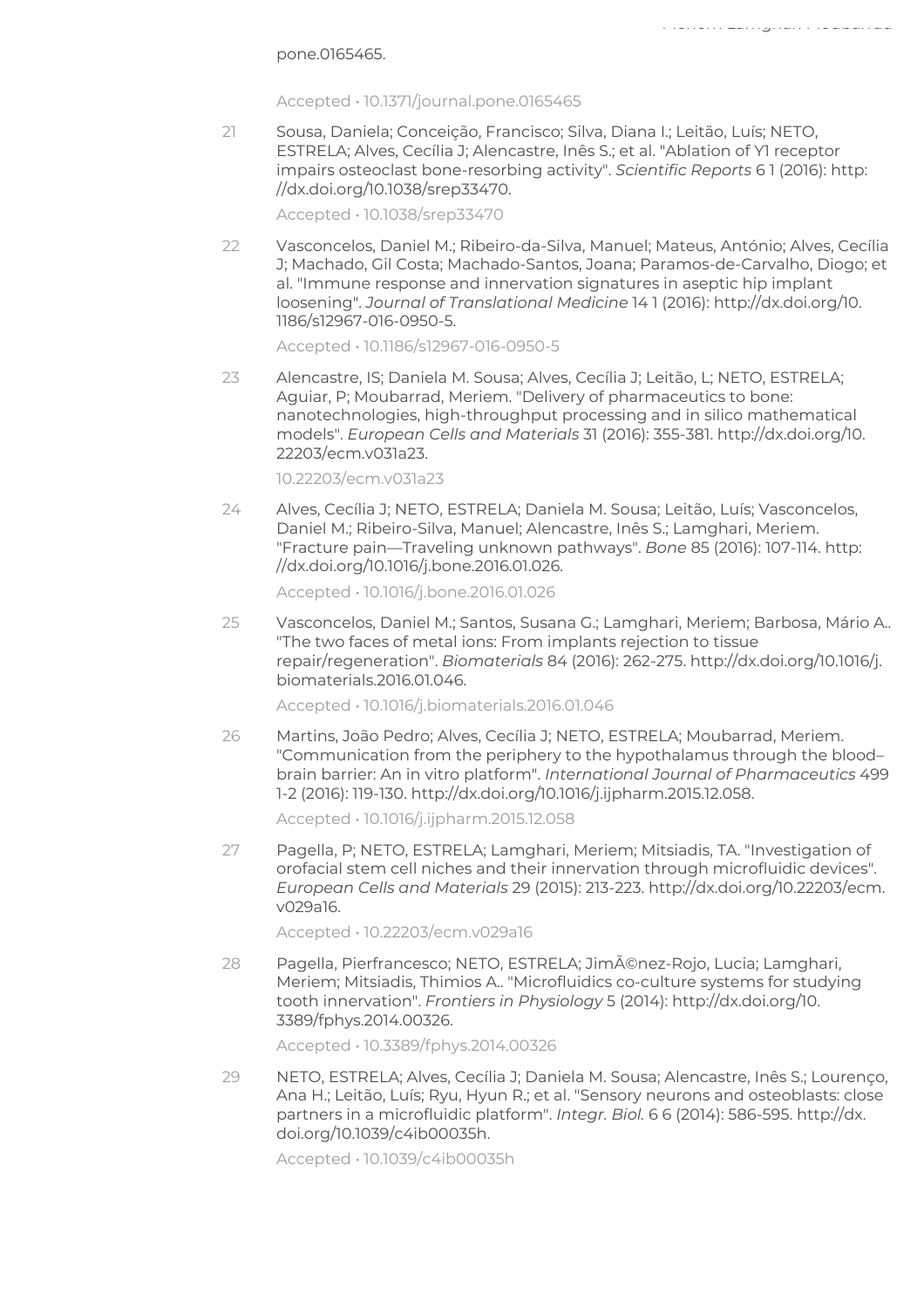30 Santos, S.G.; Lamghari, Meriem; Almeida, C.R.; Oliveira, M.I.; Neves, N.; Ribeiro, A. C.; Barbosa, J.N.; et al. "Adsorbed fibrinogen leads to improved bone regeneration and correlates with differences in the systemic immune response". Acta Biomaterialia 9 7 (2013): 7209-7217. http://dx.doi.org/10.1016/j. actbio.2013.04.008.

Accepted • 10.1016/j.actbio.2013.04.008

31 Daniela M. Sousa; McDonald, Michelle M.; Mikulec, Kathy; Peacock, Lauren; Herzog, Herbert; Lamghari, Meriem; Little, David G.; Baldock, Paul A.. "Neuropeptide Y modulates fracture healing through Y1receptor signaling". Journal of Orthopaedic Research 31 10 (2013): 1570-1578. http://dx.doi.org/10. 1002/jor.22400.

Accepted • 10.1002/jor.22400

32 Daniela M. Sousa; Baldock, Paul A.; Enriquez, Ronaldo F.; Zhang, Lei; Sainsbury, Amanda; Lamghari, Meriem; Herzog, Herbert. "Neuropeptide Y Y1 receptor antagonism increases bone mass in mice". Bone 51 1 (2012): 8-16. http://dx.doi. org/10.1016/j.bone.2012.03.020.

Accepted • 10.1016/j.bone.2012.03.020

33 Sousa, S. R.; Lamghari, Meriem; Sampaio, P.; Moradas-Ferreira, P.; Barbosa, M. A.. "Osteoblast adhesion and morphology on TiO2depends on the competitive preadsorption of albumin and fibronectin". Journal of Biomedical Materials Research Part A 84A 2 (2007): 281-290. http://dx.doi.org/10.1002/jbm.a.31201.

Accepted • 10.1002/jbm.a.31201

34 Lundberg, Pernilla; Allison, Susan J.; Lee, Nicola J.; Baldock, Paul A.; Brouard, Nathalie; Rost, Stephanie; Enriquez, Ronaldo F.; et al. "Greater Bone Formation of Y2 Knockout Mice Is Associated with Increased Osteoprogenitor Numbers and Altered Y1 Receptor Expression". Journal of Biological Chemistry 282 26 (2007): 19082-19091. http://dx.doi.org/10.1074/jbc.m609629200.

Accepted • 10.1074/jbc.m609629200

35 Lamghari, Meriem; Tavares, L.; Camboa, N.; Barbosa, M.A.. "Leptin effect on RANKL and OPG expression in MC3T3-E1 osteoblasts". Journal of Cellular Biochemistry 98 5 (2006): 1123-1129. http://dx.doi.org/10.1002/jcb.20853.

Accepted • 10.1002/jcb.20853

36 Lamghari, Meriem; Barrias, C.C.; Sá Miranda, C.; Barbosa, M.A.. "Recombinant glucocerebrosidase uptake by Gaucher disease human osteoblast culture model". Blood Cells, Molecules, and Diseases 35 3 (2005): 348-354. http://dx.doi. org/10.1016/j.bcmd.2005.07.009.

Accepted • 10.1016/j.bcmd.2005.07.009

37 Barrias, C. C.; Lamghari, Meriem; Granja, P. L.; Sá Miranda, M. C.; Barbosa, M. A.. "Biological evaluation of calcium alginate microspheres as a vehicle for the localized delivery of a therapeutic enzyme". Journal of Biomedical Materials Research Part A 74A 4 (2005): 545-552. http://dx.doi.org/10.1002/jbm.a.30348.

Accepted • 10.1002/jbm.a.30348

38 Amaral, I. F.; Lamghari, Meriem; Sousa, S. R.; Sampaio, P.; Barbosa, M. A.. "Rat bone marrow stromal cell osteogenic differentiation and fibronectin adsorption on chitosan membranes: The effect of the degree of acetylation". Journal of Biomedical Materials Research Part A 75A 2 (2005): 387-397. http: //dx.doi.org/10.1002/jbm.a.30436.

Accepted • 10.1002/jbm.a.30436

39 Milet, Christian; Berland, Sophie; Lamghari, Meriem; Mouries, Lucilia; Jolly, Cécile; Borzeix, Sandrine; Doumenc, Dominique; Lopez, Évelyne. "Conservation of signal molecules involved in biomineralisation control in calcifying matrices of bone and shell". Comptes Rendus Palevol 3 6-7 (2004): 493-501. http://dx.doi. org/10.1016/j.crpv.2004.07.010.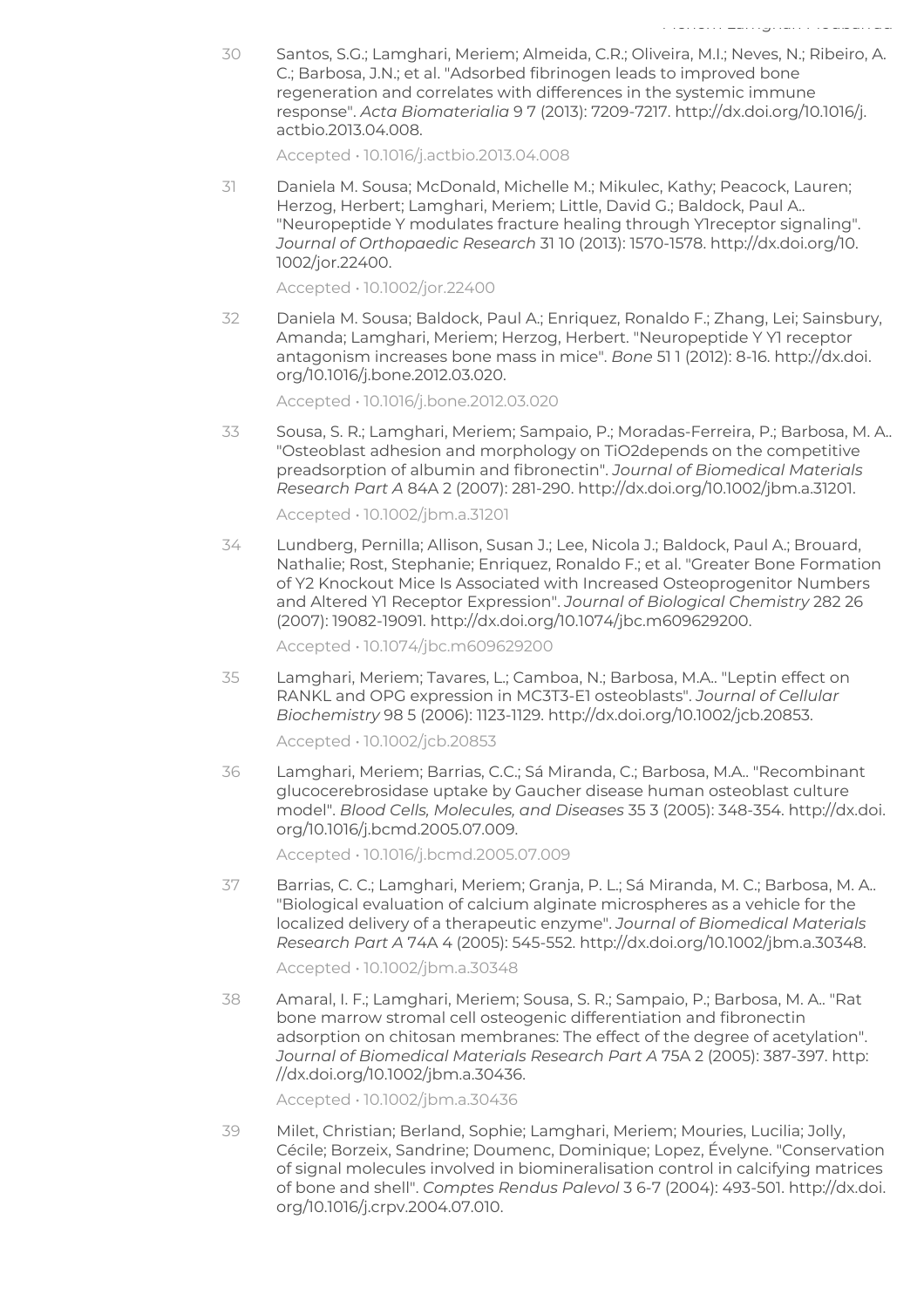| 40 | Barrias, Cristina C.; Ribeiro, Cristina C.; Lamghari, Meriem; Miranda, Clara S.;               |
|----|------------------------------------------------------------------------------------------------|
|    | Barbosa, M <sub>i</sub> rio A "Proliferation, activity, and osteogenic differentiation of bone |
|    | marrow stromal cells cultured on calcium titanium phosphate microspheres".                     |
|    | Journal of Biomedical Materials Research 72A 1 (2004): 57-66. http://dx.doi.                   |
|    | org/10.1002/jbm.a.30217.                                                                       |

Accepted • 10.1002/jbm.a.30217

41 Ferreira, Lino; Rafael, Ana; Lamghari, Meriem; Barbosa, Mario A.; Gil, Maria H.; Cabrita, Ant¿nio M. S.; Dordick, Jonathan S.. "Biocompatibility of chemoenzymatically derived dextran-acrylate hydrogels". Journal of Biomedical Materials Research 68A 3 (2004): 584-596. http://dx.doi.org/10. 1002/jbm.a.20102.

Accepted • 10.1002/jbm.a.20102

42 Lopez, Evelyne; Milet, Christian; Lamghari, Meriem; Pereira Mouries, Lucila; Borzeix, Sandrine; Berland, Sophie. "The Dualism of Nacre". Key Engineering Materials 254-256 (2003): 733-736. http://dx.doi.org/10.4028/www.scientific. net/kem.254-256.733.

Accepted • 10.4028/www.scientific.net/kem.254-256.733

43 Lamghari, Meriem; Antonietti, Pierre; Berland, Sophie; Laurent, Alex; Lopez, Evelyne. "Arthrodesis of Lumbar Spine Transverse Processes Using Nacre in Rabbit". Journal of Bone and Mineral Research 16 12 (2001): 2232-2237. http://dx. doi.org/10.1359/jbmr.2001.16.12.2232.

Accepted • 10.1359/jbmr.2001.16.12.2232

44 Lamghari, Meriem; Berland, Sophie; Laurent, Alex; Huet, Hervé; Lopez, Evelyne. "Bone reactions to nacre injected percutaneously into the vertebrae of sheep". Biomaterials 22 6 (2001): 555-562. http://dx.doi.org/10.1016/s0142-9612(00)00213-1.

10.1016/s0142-9612(00)00213-1

45 Lamghari, Meriem; Almeida, M.J; Berland, S; Huet, H; Laurent, A; Milet, C; Lopez, E. "Stimulation of bone marrow cells and bone formation by nacre: in vivo and in vitro studies". Bone 25 2 (1999): 91S-94S. http://dx.doi.org/10.1016/s8756-3282 (99)00141-6.

10.1016/s8756-3282(99)00141-6

Thesis / Dissertation 1 Lamghari, Meriem. "Study of osteogenic effect of nacre in vertebral bone". PhD, Université Paris Diderot IUT Paris Diderot, 1999.

#### **Activities**

#### Oral presentation

|         | Presentation title                                          | Event name<br>Host (Event location)                   |
|---------|-------------------------------------------------------------|-------------------------------------------------------|
| 2019/07 | Vascularized and innervated bone<br>deconstructed on a chip | 2nd European Organ-on-Chip<br>Conference (EUROoC 2019 |
|         |                                                             | (Graz, Austria)                                       |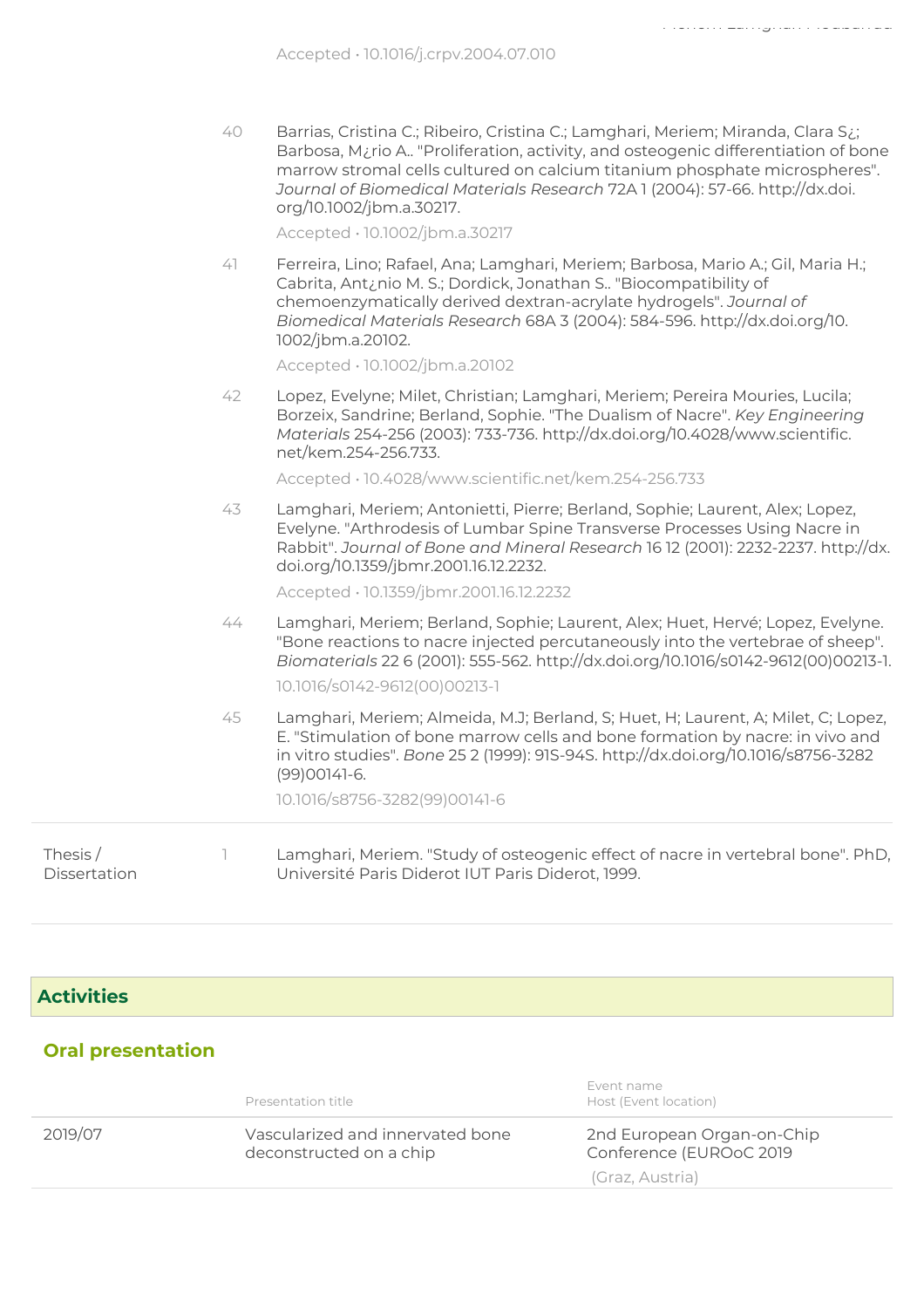| 2019/05    | Sympathetic nervous system and<br>inflammation interplay in periprosthetic<br>inflammation                                                     | TERMIS-EU 2019<br>(Rhodes, Greece)                                                                                                         |
|------------|------------------------------------------------------------------------------------------------------------------------------------------------|--------------------------------------------------------------------------------------------------------------------------------------------|
| 2018/12    | Osteoclasts secretome triggers the<br>axonal outgrowth of sensory neurons                                                                      | 1st International Symposium<br>Secretome With]Out[Borders<br>(Braga, Portugal)                                                             |
| 2018/12    | Osteoclasts secretome triggers the<br>axonal outgrowth of sensory neurons                                                                      | 1st International Symposium<br>Secretome With]Out[ Borders<br>(Braga, Portugal)                                                            |
| 2018/05/07 | Bio-modeling breast cancer-bone<br>metastases in microfluidic systems: a<br>novel 3D approach                                                  | <b>1st 3CCB Meeting</b><br>(Porto, Portugal)                                                                                               |
| 2017/11    | Compartmentalised microfluidic<br>platforms: in vitro tool for peripheral<br>nervous system                                                    | <b>World Preclinical Congress</b><br>(Lisbon, Portugal)                                                                                    |
| 2017/11    | The interplay between sympathetic<br>signalling and inflammation in aseptic<br>loosening of hip joint replacement                              | i3S Annual Meeting 2017<br>(Povoa de Varzim, Portugal)                                                                                     |
| 2017/06    | Neurotrophic potential of Mesenchymal<br>Stem Cells throughout osteoblast<br>differentiation and under different<br>ECM-like microenvironments | Interrogations at the Biointerface,<br>Advanced Summer School: The<br>Research/Clinical Interface at the Spine<br>(Porto, Portugal)        |
| 2017/06    | "Bio-modeling breast cancer-bone<br>metastases in microfluidic systems: a<br>novel 3D approach"                                                | Interrogations at the Biointerface,<br>Advanced Summer School: The<br>Research/Clinic Interface at the Spine<br>(Porto, Portugal)          |
| 2017/06    | Axonal outgrowth cues hidden in the<br>osteoclasts secretome                                                                                   | 6th Advanced summer school -<br>Interrogations at the Biointerface: The<br>research / clinical interface at the spine<br>(Porto, Portugal) |
| 2017       | Neuroskeletal crosstalk in microfluidic<br>platform                                                                                            | Neurofluidics 2017<br>(Grenoble, France)                                                                                                   |
| 2017       | Neuro-skeletal network in physiological<br>and pathological conditions                                                                         | Biospine 2017, 6th International<br>Congress on Biotechnologies for Spinal<br>Surgery<br>(Berlin, Germany)                                 |
| 2016/04/21 | Neuropetide Y Y1 receptor deletion<br>impairs matrix demineralization and<br>resorption                                                        | 43rd European Calcified Tissue Society<br>Congress<br>(Rome, Italy)                                                                        |
| 2016       | In vivo bone marrow and cytokine<br>dynamics in two experimentally injured<br>tissues                                                          | eCM XVII Stem cells, Bone Fixation,<br>Repair & Regeneration                                                                               |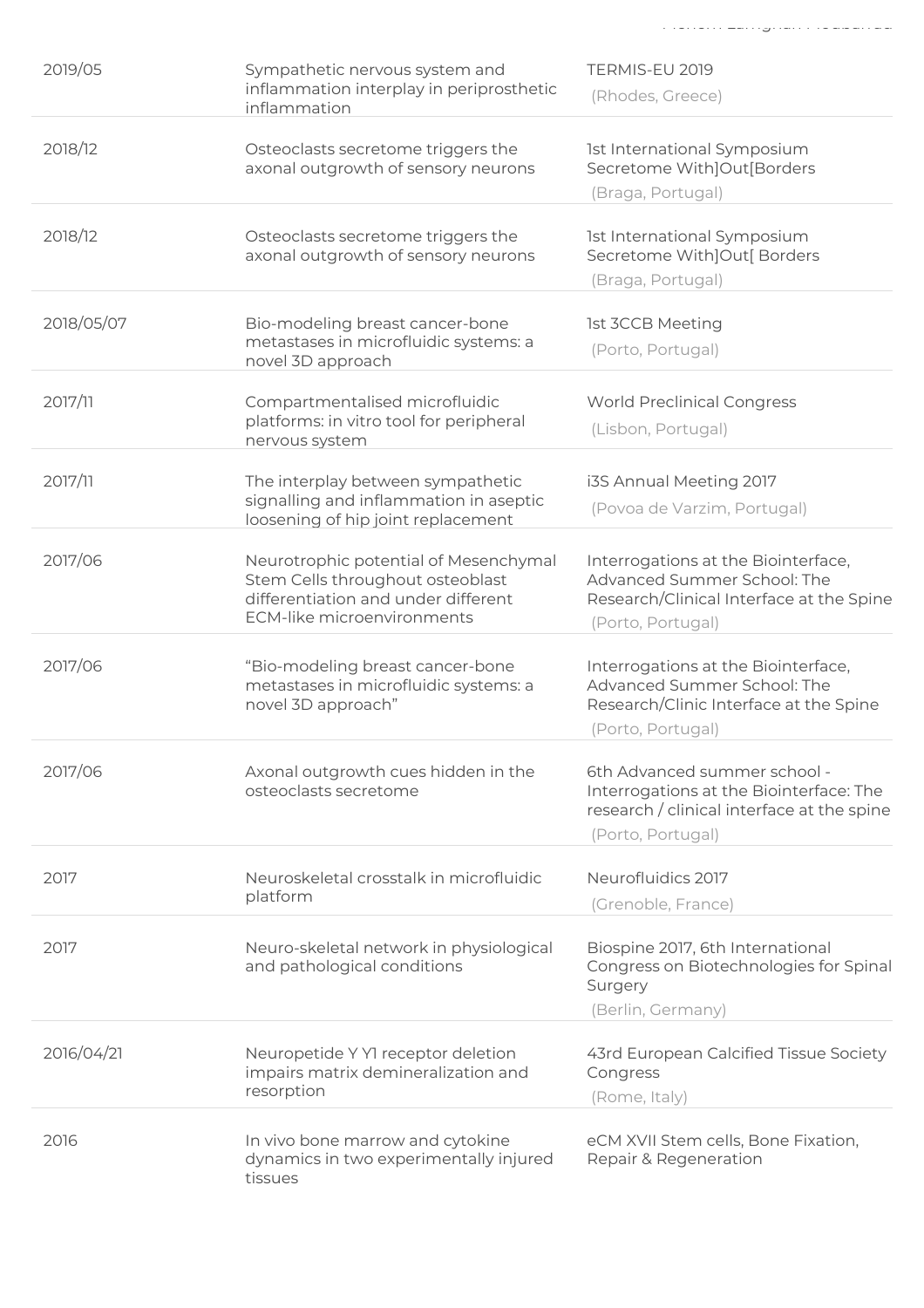|            |                                                                                                             | (Davos, Switzerland)                                                                                            |
|------------|-------------------------------------------------------------------------------------------------------------|-----------------------------------------------------------------------------------------------------------------|
|            |                                                                                                             |                                                                                                                 |
| 2015       | Microfluidic-based coculture platforms<br>to study the innervation of mineralized<br>tissues                | Unified scientific approaches towards<br>regenerative orthopaedics and<br>dentistry (REDEOR)<br>(Venice, Italy) |
| 2014/07    | A microfluidic co-culture system for the<br>study of orofacial innervation                                  | 11th International Conference on<br>Nanosciences & Nanotechnologies<br>(NN14)<br>(Thessaloniki, Greece)         |
|            |                                                                                                             |                                                                                                                 |
| 2014       | The role of Neuropeptide Y Y1 receptor<br>signalling in fracture healing                                    | 41st European Calcified Tissue Society<br>Congress<br>(PRAGUE, Czech Republic)                                  |
|            |                                                                                                             |                                                                                                                 |
| 2014       | Neuropeptide Y Y1 receptor<br>antagonism: a novel anabolic tool for<br>bone regeneration                    | <b>TERMIS EU</b><br>(GENOVA, Italy)                                                                             |
| 2013/10    | Peripheral nervous system and bone:<br>One scenario, several ways of imaging                                | Bioimaging 2013 - International<br>symposium in applied bioimaging<br>(Porto, Portugal)                         |
| 2013/07    | Innervation process in bone<br>homeostasis: microfluidics as a tool to<br>understand an essential crosstalk | 4th CESB Symposium on Biomaterials<br>in Regenerative Medicine<br>(Sorrento, Italy)                             |
| 2013/06/30 | Peripheral nervous system and bone:<br>Advanced tools to study an essential<br>interaction                  | XIII Reunião da Sociedade Portuguesa<br>de Neurociências<br>(Luso, Portugal)                                    |
| 2013       | Relevance of the osteogenic network in<br>bone remodeling                                                   | Meeting on the Epidemiology of Hip<br>Fractures<br>(PORTO, Portugal)                                            |
| 2013       | Innervation process in bone<br>homeostasis: microfluidics as a tool to<br>understand an essential crosstalk | 4th CESB Symposium on Biomaterials<br>in Regenerative Medicine<br>(SORRENTO, Italy)                             |
| 2013       | Image Flow Cytometry: A New<br>Approach For The Study Of Membrane<br>Receptors                              | TERMIS 2013-eu<br>(ISTAMBUL, Turkey)                                                                            |

|            | NUUPLUIJ                                                                         |                                                                                         |
|------------|----------------------------------------------------------------------------------|-----------------------------------------------------------------------------------------|
| 2013       | Characterization of an YIR antagonist as<br>a drug for bone regeneration         | <b>European Calcified Tissue Society</b><br>(ECTS)<br>(Lisboa, Portugal)                |
| 2012/09/21 | Quantitative method for assessing<br>axonal outgrowth on microfluidic<br>devices | Bioimaging 2012 - International<br>symposium in applied bioimaging<br>(Porto, Portugal) |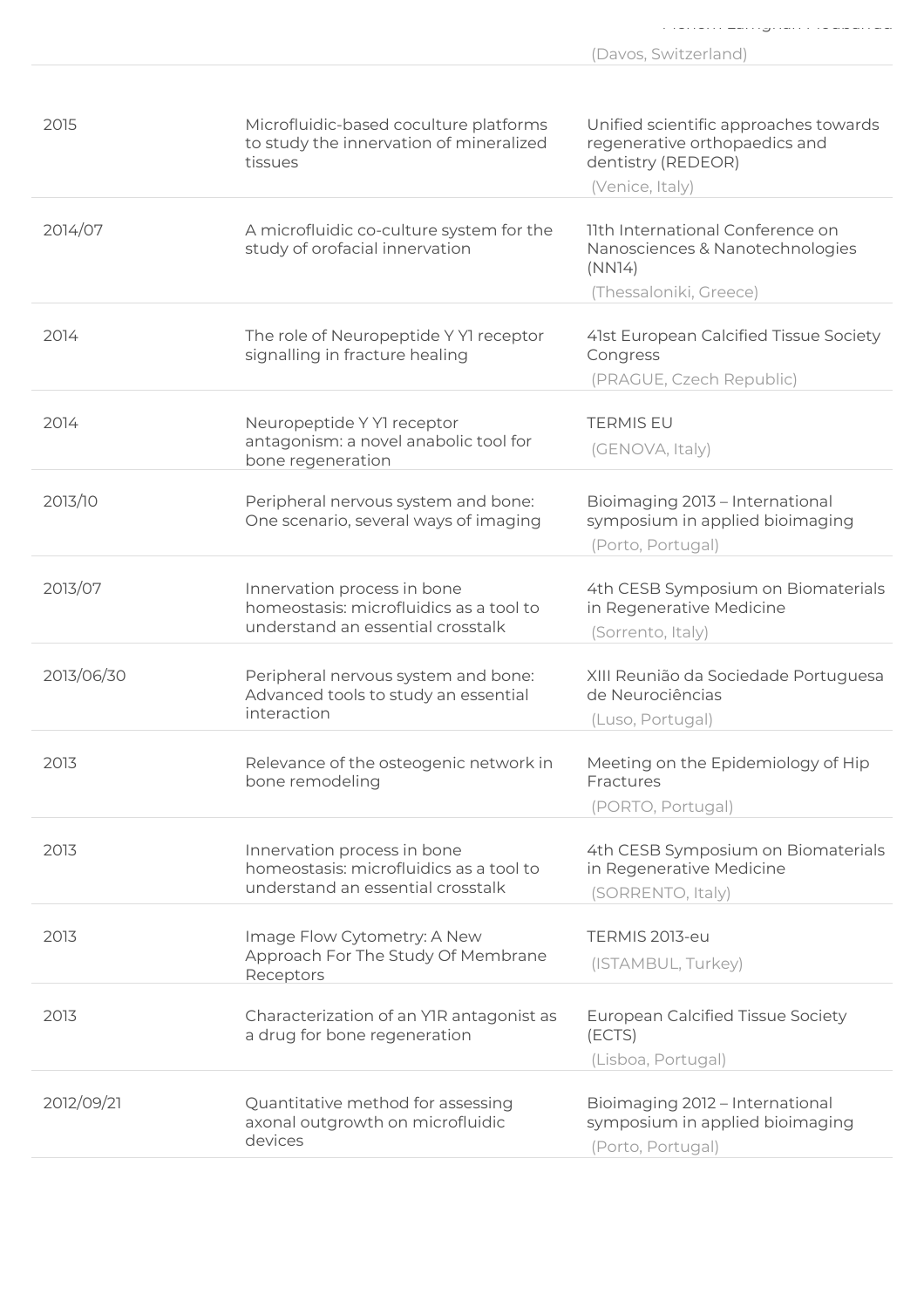| 2012 | Bone and peripheral nervous system<br>interactions within bone tissue<br>engineering perspective                        | 3rd TERMIS World Congress<br>(Vienna, Austria)                                                    |
|------|-------------------------------------------------------------------------------------------------------------------------|---------------------------------------------------------------------------------------------------|
| 2012 | Nerve regeneration: A process under<br>osteogenic control                                                               | ECTS 2012 39th Annual Congress<br>(Stockholm, Sweden)                                             |
| 2012 | NPY: a key system in bone<br>regeneration?                                                                              | I3S Scientific Retreat 2012<br>(Povoa de Varzim, Portugal)                                        |
| 2012 | Bone and peripheral nervous system<br>interactions: Microfluidic chambers as a<br>novel coculture system                | I3S Scientific Retreat 2012<br>(Povoa de Varzim, Portugal)                                        |
| 2011 | Anabolic effects induced by oral<br>administration of NPY Y1 receptor<br>antagonist BIBO3304 in mice                    | XXXI Congresso Nacional de Ortopedia<br>e Traumatologia<br>(Estoril, Portugal)                    |
| 2011 | Yl receptor antagonism increases bone<br>formation in mice                                                              | <b>JBMR Annual Meeting</b><br>(San Diego, United States)                                          |
| 2011 | Altered central and peripheral NPY<br>neuronal expression throughout bone<br>regeneration process                       | 4th New York Skeletal Biology and<br>Medicine Conference<br>(New York, United States)             |
| 2011 | Neurotrophic potential of osteoblast<br>lineage: osteoblast and sensory neurons<br>coculture                            | Tissue Engeneering & Regenerative<br>Medicine international society, TERMIS<br>EU 2011            |
| 2011 | Role of NPY Y1 receptor signalling<br>blockade on osteoblast activity                                                   | (Granada, Spain)<br>XII Meeting Portuguese Society for<br>Neuroscience                            |
| 2011 | Central and peripheral NPY-ergic<br>pathways response to bone injury                                                    | (Lisbon, Portugal)<br>XII Meeting of the Portuguese<br>Neuroscience Society<br>(Lisbon, Portugal) |
| 2011 | Optimization of a coculture with<br>endothelial and sensory neuronal cells                                              | XII Meeting of the Portuguese<br>Neuroscience Society<br>(Lisbos, Portugal)                       |
| 2011 | Establishment of animal model of non-<br>critical bone defect in mice as tool for<br>bone and nervous system cross-talk | <b>I3S Scientific Retreat</b><br>(Povoa de Varzim, Portugal)                                      |
| 2011 | Optimization of a coculture with<br>endothelial and sensory neuronal cells                                              | <b>I3S Scientific Retreat</b><br>(Povoa de Varzim, Portugal)                                      |
| 2010 | Role of NPY Y1 receptor signalling<br>blockade on osteoblast activity                                                   | <b>ANZBMS 20th Annual Scientific</b><br>Meeting<br>(Adelaide, Australia)                          |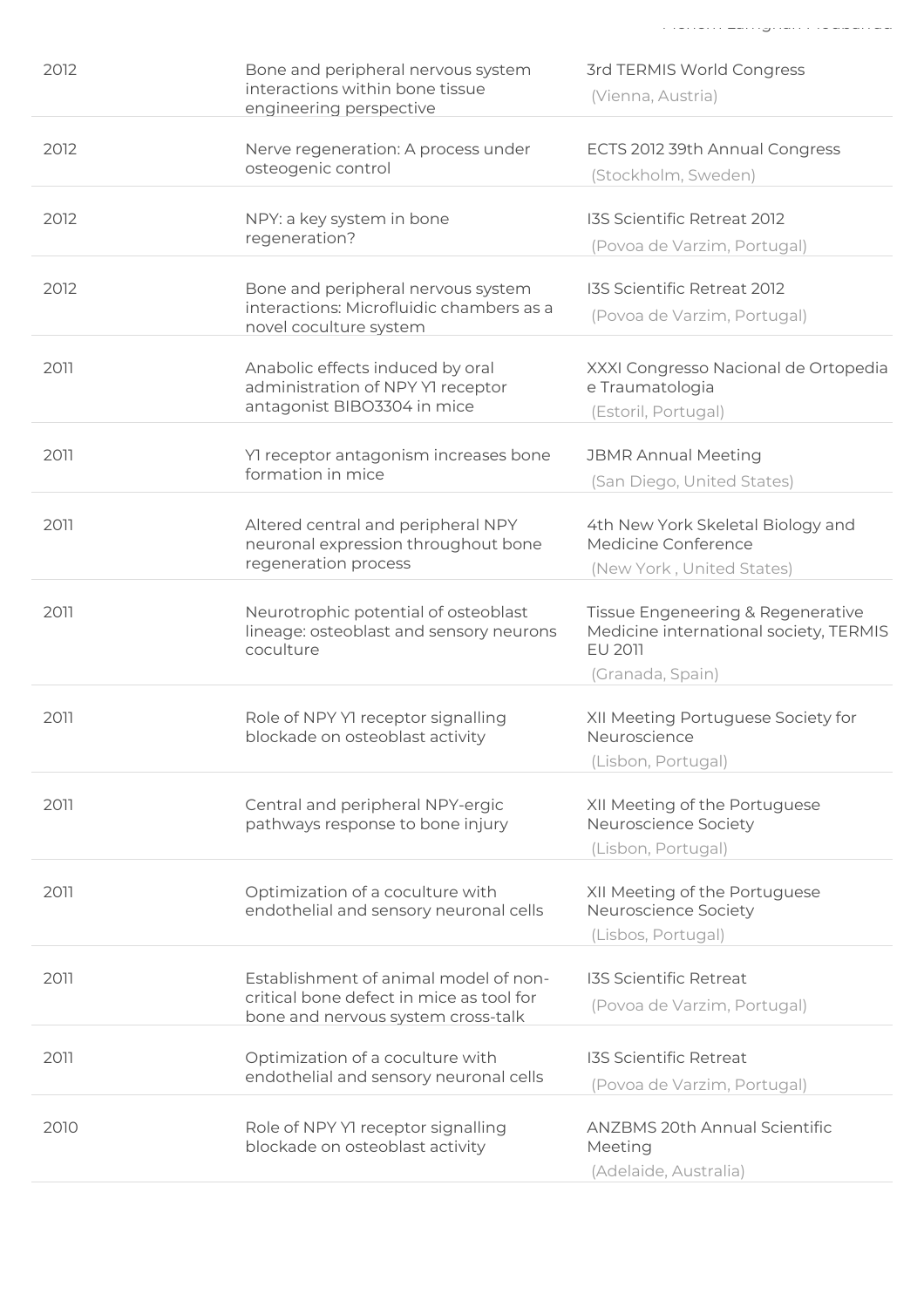| 2010 | Neuropeptide YI receptor signaling<br>blockbade modulates osteoblast<br>proliferation and survival                                                         | I3S scientific retreat<br>(Povoa de Varzim, Portugal)                                                                              |
|------|------------------------------------------------------------------------------------------------------------------------------------------------------------|------------------------------------------------------------------------------------------------------------------------------------|
| 2009 | Neuropeptide Y stimulates osteoblast<br>proliferation: role of Y1 receptor                                                                                 | 10th Advanced Summer Course in Cell-<br>Materials Interactions: from nature to<br>clinics lectures<br>(Porto, Portugal)            |
|      |                                                                                                                                                            |                                                                                                                                    |
| 2009 | Neuronal signaling and the regulation<br>of bone remodeling. New insights into<br>the role of Neuropeptide Y Y1 and Y2<br>receptors in osteoblast function | 11th Meeting Portuguese Society for<br>Neurosciences<br>(Braga, Portugal)                                                          |
| 2009 | Osteoblast proliferation and apoptosis:<br>role of Neuropeptide Y and YI receptor                                                                          | 36th European Symposium on<br><b>Calcified Tissues</b>                                                                             |
|      |                                                                                                                                                            | (Vienna, Austria)                                                                                                                  |
| 2008 | Neuropeptide Y effect on osteoblast<br>cells                                                                                                               | American Society of Bone and Mineral<br>Research (ASBMR) 29th Annual<br>Meeting                                                    |
|      |                                                                                                                                                            | (Quebec, Canada)                                                                                                                   |
| 2008 | Neuropeptide Y stimulates osteoblast<br>proliferation: role of Y1 receptor                                                                                 | 9th Advanced Summer Course in Cell-<br>Materials Interactions: Bioinspired<br>matrices for tissue regeneratio<br>(Porto, Portugal) |
|      |                                                                                                                                                            |                                                                                                                                    |
| 2006 | Leptin Effect on RANKL and OPG<br>Expression in MC3T3-E1 Osteoblasts                                                                                       | American Society of Bone and Mineral<br>Research (ASBMR) 28th Annual<br>Meeting                                                    |
|      |                                                                                                                                                            | (Philadelphia, United States)                                                                                                      |
| 2002 | Controlled release of<br>Glucocerebrosidase from alginate<br>beads: Release profiles and uptake by                                                         | 17th European Conference on<br><b>Biomaterials</b><br>(Barcelona, Spain)                                                           |
|      | cells from Gaucher disease patients                                                                                                                        |                                                                                                                                    |
| 2000 | Arthrodesis of lumbar spine transverse<br>processes using nacre. Preliminary<br>study                                                                      | 20eme Congrès d'Orthopédie<br>(Martinique, Martinique)                                                                             |
| 2000 | Mode d'action des biphosphonates sur<br>le remodelage osseux.                                                                                              | Workshop "Therapeutical approaches<br>on lysosomal storage diseases"<br>(Porto, Portugal)                                          |
| 1999 | Nacre induced bone marrow cells<br>stimulation and new bone formation.<br>An in vivo and in vitro                                                          | 9th Europeean Meeting on Injectable<br>Bone and Joint Substitution Materials<br>(GRIBOI)                                           |
|      |                                                                                                                                                            | (Lausanne, Switzerland)                                                                                                            |
| 1998 | Régénération osseuse en site vertébral<br>après injection d'un biomatériau, la<br>nacre chez le mouton                                                     | 6e Journées de l'Institut Européen des<br>Biomatériaux et de Microchirurgie<br>(Nancy)                                             |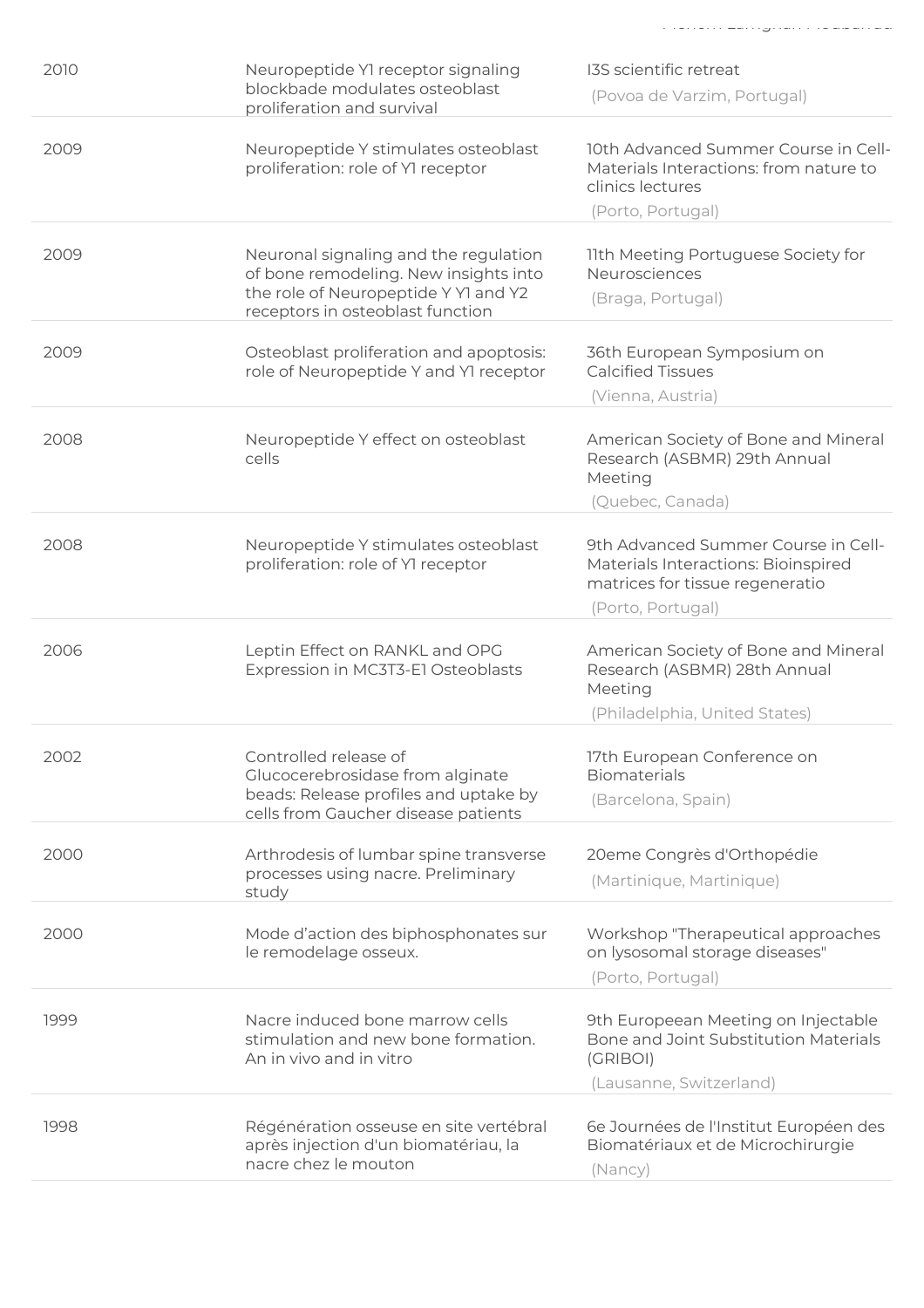## Supervision

|                | Thesis Title<br>Role                                                                                                                                        | Degree Subject (Type)<br>Institution / Organization                                                                                                                                                                         |
|----------------|-------------------------------------------------------------------------------------------------------------------------------------------------------------|-----------------------------------------------------------------------------------------------------------------------------------------------------------------------------------------------------------------------------|
| 2020 - Current | Exploring the interplay between<br>sympathetic nervous system and bone<br>resorption in bone metastasis<br>Co-supervisor of Ana Lúcia Silva<br>Fonseca      | Engenharia Biomédica (Master)<br>Universidade do Porto Faculdade de<br>Engenharia, Portugal                                                                                                                                 |
| 2020 - Current | Diagnosing with light: AI-empowered<br>spectroscopy for evaluating clinical<br>biomarkers<br>Co-supervisor of Tatiana Larissa<br>Munengombe Franque Machado | Engenharia Biomédica (Master)<br>Universidade do Porto Faculdade de<br>Engenharia, Portugal                                                                                                                                 |
| 2019 - Current | Marie Curie Fellow: Osteoclasts<br>implications on sensorial nerves<br>sprouting: bone metastatic niche<br>Supervisor of Andrea Bartolin                    | Engenharia Biomédica (PhD)<br>Universidade do Porto Faculdade de<br>Engenharia, Portugal                                                                                                                                    |
| 2019 - Current | The key role of periostin on bone<br>metastatic niche and sensory neuron<br>crosstalk<br>Co-supervisor                                                      | Bioengenharia (Master)<br>Universidade do Porto Faculdade de<br>Engenharia, Portugal                                                                                                                                        |
| 2017 - Current | Uncovering the role of beta-adrenergic<br>signalling on breast cancer bone<br>metastasis: a novel 3D biomodel<br>Supervisor of Francisco Conceição          | Ciências Biomédicas (PhD)<br>Universidade do Porto Instituto de<br>Ciências Biomédicas Abel Salazar,<br>Portugal                                                                                                            |
| 2017 - Current | Exploring mesenchymal stem/stromal<br>cells immunomodulatory potential in<br>intervertebral disc degeneration<br>Co-supervisor                              | Biotecnologia Molecular e Celular<br>Aplicada às Ciências da Saúde (PhD)<br>Universidade do Porto Instituto de<br>Ciências Biomédicas Abel Salazar,<br>Portugal<br>Universidade do Porto Faculdade de<br>Farmácia, Portugal |
| 2016 - Current | Microfluidic platforms to uncover the<br>interplay between osteoblast<br>differentiation and the sensory nervous<br>system<br>Supervisor                    | Ciências Biomédicas (PhD)<br>Universidade do Porto Instituto de<br>Ciências Biomédicas Abel Salazar,<br>Portugal                                                                                                            |
| 2018 - 2019    | The role of osteoclasts in cancer-<br>associated bone pain<br>Co-supervisor                                                                                 | Bioengenharia (Master)<br>Universidade do Porto Faculdade de<br>Engenharia, Portugal<br>Universidade do Porto Instituto de<br>Ciências Biomédicas Abel Salazar,<br>Portugal                                                 |
| 2011 - 2019    | The Neuroimmune Axis in Hip<br>Osteoarthritis and Periprosthetic<br>Inflammation                                                                            | Medicine (PhD)<br>Universidade do Porto Faculdade de                                                                                                                                                                        |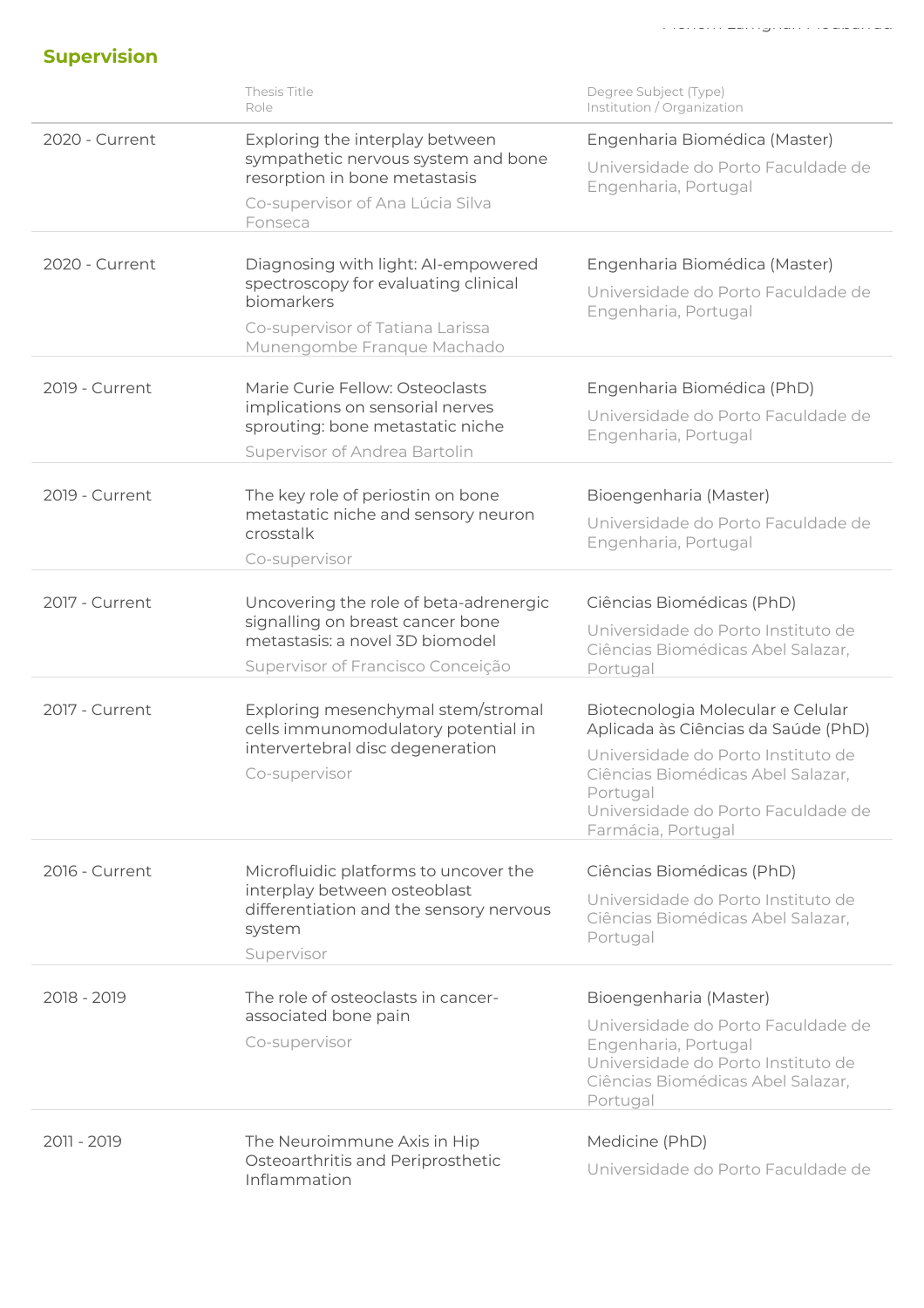|             | Co-supervisor of Manuel Eduardo da<br>Cruz Ribeiro da Silva                                                                                                                            | Medicina, Portugal                                                                                                                                                          |
|-------------|----------------------------------------------------------------------------------------------------------------------------------------------------------------------------------------|-----------------------------------------------------------------------------------------------------------------------------------------------------------------------------|
| 2017 - 2018 | Establishment of Tricultures in<br>Microfluidic Platforms<br>Supervisor                                                                                                                | Bioengenharia (Master)<br>Universidade do Porto Faculdade de<br>Engenharia, Portugal<br>Universidade do Porto Instituto de<br>Ciências Biomédicas Abel Salazar,<br>Portugal |
| 2017 - 2018 | Metastatic breast cancer: finding<br>molecular biomarkers in liquid biopsies<br>Co-supervisor                                                                                          | Oncologia (Master)<br>Universidade do Porto Instituto de<br>Ciências Biomédicas Abel Salazar,<br>Portugal                                                                   |
| 2017 - 2018 | Novel methodologies to study the<br>crosstalk between neurons and bone<br>using advanced microfluidic platforms<br>containing microelectrodes<br>Co-supervisor                         | Engenharia Biomédica (Master)<br>Universidade do Porto Faculdade de<br>Engenharia, Portugal                                                                                 |
| 2012 - 2017 | Interplay between osteoblasts,<br>osteoclasts and afferent nerves: untying<br>the molecular mechanisms behind the<br>bone innervation<br>Supervisor of Estrela Do Céu Da Costa<br>Neto | Neurosciences (PhD)<br>Universidade do Porto Faculdade de<br>Medicina, Portugal                                                                                             |
| 2012 - 2017 | Immune response to biomaterials:<br>modulating inflammation towards<br>improved performance of a medical<br>devices<br>Co-supervisor of Daniel Fernando<br>Marques de Vasconcelos      | Biomedical Sciences (PhD)<br>Universidade do Porto Instituto de<br>Ciências Biomédicas Abel Salazar,<br>Portugal                                                            |
| 2015 - 2016 | Modelling breast cancer metastatic<br>bone niche: a novel in vitro 3D<br>microfluidic platform<br>Co-supervisor                                                                        | Bioengenharia (Master)<br>Universidade do Porto Instituto de<br>Ciências Biomédicas Abel Salazar,<br>Portugal                                                               |
| 2014 - 2015 | The role of YI receptor in<br>osteoclastogenesis and bone resorption<br>Supervisor of Francisco Conceição                                                                              | Bioengenharia (Master)<br>Universidade do Porto Instituto de<br>Ciências Biomédicas Abel Salazar,<br>Portugal                                                               |
| 2014 - 2015 | Evaluation of the effects of NPY YIR-<br>blockade in osteoblast/osteoclast cell<br>cultures.<br>Co-supervisor                                                                          | (Master)                                                                                                                                                                    |
| 2013 - 2014 | The communication between injured<br>bone and the hypothalamic<br>neuropeptide y system: the role of the<br>humoral pathway                                                            | <b>BIOMEDICAL ENGINEERING (Master)</b><br>Universidade do Porto Faculdade de<br>Engenharia, Portugal                                                                        |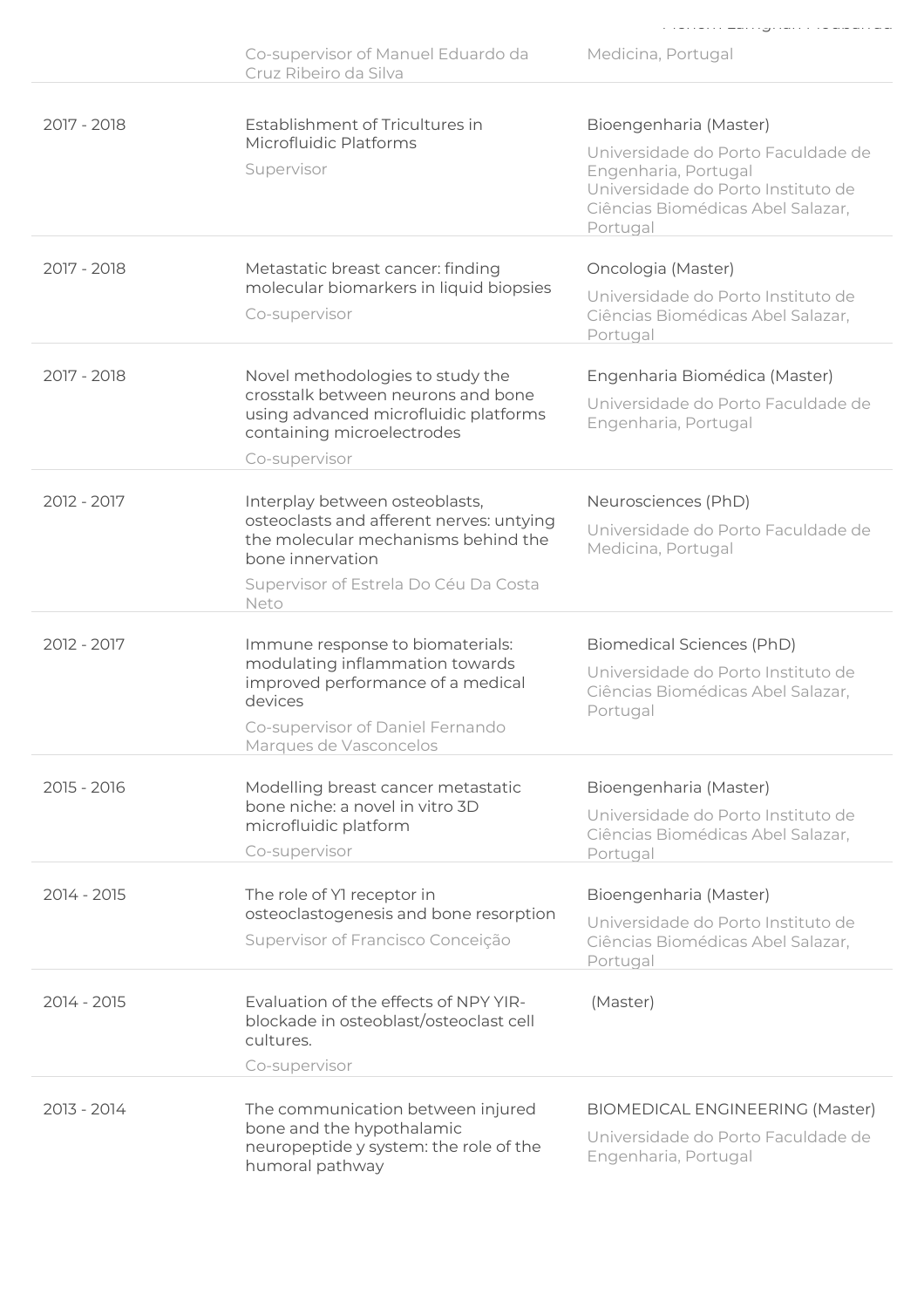|                         | Co-supervisor of João Pedro Oliveira<br>Martins                                                                                                            |                                                                                                                                                                             |
|-------------------------|------------------------------------------------------------------------------------------------------------------------------------------------------------|-----------------------------------------------------------------------------------------------------------------------------------------------------------------------------|
| 2011 - 2012             | Design of a Controlled Delivery System<br>to Promote Osteogenesis<br>Co-supervisor of Diana Moreira Leite                                                  | Engenharia Biomédica (Master)<br>Universidade do Porto Faculdade de<br>Engenharia, Portugal                                                                                 |
| 2011 - 2012             | Role of peripheral nervous system and<br>neuropeptides in the modulation of the<br>inflammatory response associated to<br>osteolysis<br>Co-supervisor      | (Master)                                                                                                                                                                    |
| 2008 - 2012             | NPY signalling pathway in bone<br>homeostasis: Yl receptor as a potential<br>drug target<br>Supervisor of Daniela dos Santos<br>Monteiro e Sousa           | <b>Biomedical Engineering (PhD)</b><br>Universidade do Porto Faculdade de<br>Engenharia, Portugal                                                                           |
| 2011/01/01 - 2011/06/30 | Técnicas e métodos rápidos para<br>detecção de Escherichia coli com base<br>na extracção e detecção da enzima b-<br>glucuronidase<br>Co-supervisor         | Bioengenharia (Master)<br>Universidade do Porto Faculdade de<br>Engenharia, Portugal<br>Universidade do Porto Instituto de<br>Ciências Biomédicas Abel Salazar,<br>Portugal |
| 2010 - 2011             | Analysis of failures in total hip<br>arthroplasties<br>Co-supervisor of Carla Bibiana Monteiro<br>França Santos                                            | Bioengenharia (Master)<br>Universidade do Porto Faculdade de<br>Engenharia, Portugal<br>Universidade do Porto Instituto de<br>Ciências Biomédicas Abel Salazar,<br>Portugal |
| 2010 - 2011             | Innervation and angiogenesis<br>interactions in bone repair<br>Supervisor                                                                                  | Bioquímica (Master)<br>Universidade do Porto Faculdade de<br>Ciências, Portugal                                                                                             |
| 2009 - 2010             | Bone and nervous system interactions:<br>in vitro cocultures comprising<br>osteoblasts and neuronal cells<br>Supervisor of Estrela do Céu da Costa<br>Neto | Engenharia Biomédica (Master)<br>Universidade do Porto Faculdade de<br>Engenharia, Portugal                                                                                 |
| 2006 - 2007             | Bone Remodelling: Regulation by<br>Central Nervous System<br>Supervisor of Liliana Sofia Moreira<br>Teixeira                                               | Engenharia Biomédica (Master)<br>Universidade do Porto Faculdade de<br>Engenharia, Portugal                                                                                 |
| 2001 - 2006             | Effect of extracellular calcium on<br>osteogenesis through calcium sensing<br>receptor<br>Co-supervisor                                                    | Engenharia Biomédica (Master)<br>Universidade do Porto Faculdade de<br>Engenharia, Portugal                                                                                 |

### Event organisation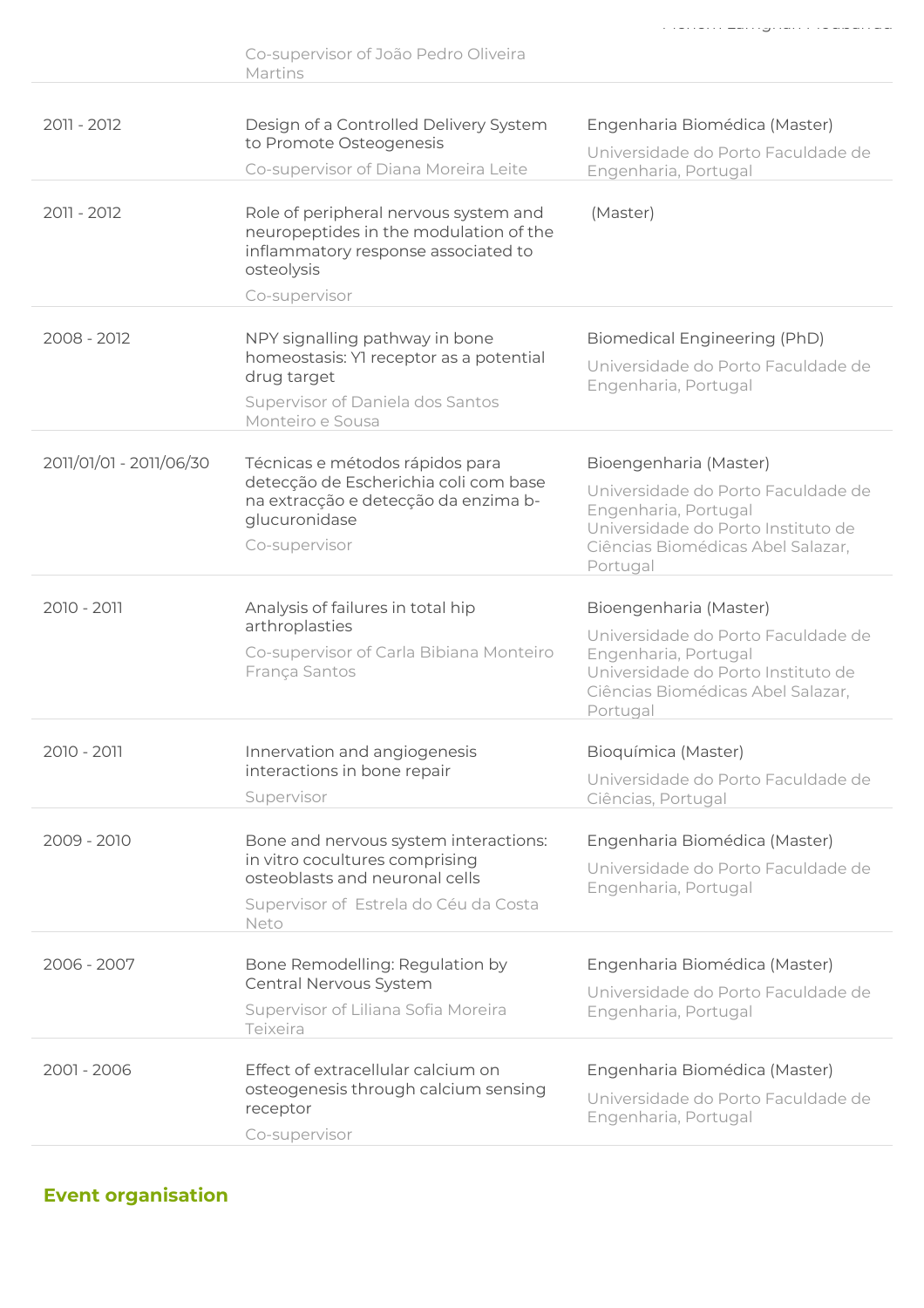|                            | Type of event (Role)                                                                                                                           | Institution / Organization                              |
|----------------------------|------------------------------------------------------------------------------------------------------------------------------------------------|---------------------------------------------------------|
| 2017/03/29 - 2017/03/31    | Glisten Symposium (2017/03/29 -<br>2017/03/31)                                                                                                 |                                                         |
|                            | Symposium (President of the<br>Organising Committee)                                                                                           |                                                         |
| 2009/06/22 -<br>2009/06/26 | 10th Advanced Summer Course in Cell-<br>Materials Interactions - Self-Assembly:<br>From Nature to Clinics (2009/06/22 -<br>2009/06/26)         | Instituto Nacional de Engenharia<br>Biomédica, Portugal |
|                            | Workshop (Member of the Organising<br>Committee)                                                                                               |                                                         |
| 2008/06/16 -<br>2008/06/20 | 9th Advanced Summer Course in Cell-<br>Materials Interactions - Bioinspired<br>Matrices for Tissue Regeneration<br>$(2008/06/16 - 2008/06/20)$ | Instituto Nacional de Engenharia<br>Biomédica, Portugal |
|                            | Workshop (Member of the Organising<br>Committee)                                                                                               |                                                         |
| 2007/06/18 -<br>2007/06/22 | 8th Advanced Course in Cell-Material<br>Interactions "Inflammation in tissue<br>repair and regeneration" (2007/06/18 -<br>2007/06/22)          | Instituto Nacional de Engenharia<br>Biomédica, Portugal |
|                            | Workshop (President of the Organising<br>Committee)                                                                                            |                                                         |
| 2005/06/20 -<br>2005/06/24 | 6th Advanced Course in Cell-Material<br>Interactions (2005/06/20 - 2005/06/24)<br>Workshop (Member of the Organising<br>Committee)             | Instituto Nacional de Engenharia<br>Biomédica, Portugal |
| 2004/07/05 -<br>2004/07/09 | 5th Advanced Course in Cell-Material<br>Interactions (2004/07/05 - 2004/07/09)<br>Workshop (Member of the Organising<br>Committee)             | Instituto Nacional de Engenharia<br>Biomédica, Portugal |
| 2003/06/28 -<br>2003/07/04 | 4th Advanced Course in Cell-Material<br>Interactions (2003/06/28 - 2003/07/04)<br>Workshop (Member of the Organising<br>Committee)             | Instituto Nacional de Engenharia<br>Biomédica, Portugal |
| 2002/07/01 -<br>2002/07/05 | 3rd Advanced Course in Biomaterials<br>$(2002/07/01 - 2002/07/05)$                                                                             |                                                         |
|                            | Workshop (Member of the Organising<br>Committee)                                                                                               |                                                         |
|                            |                                                                                                                                                |                                                         |

Event name

# Event participation

|             | Activity description<br>Type of event                                                                      | Event name<br>Institution / Organization |
|-------------|------------------------------------------------------------------------------------------------------------|------------------------------------------|
| 2016 - 2016 | Poster Presentation - "Osteoclasts<br>culture in compartmantalized<br>microfluidic platforms and bone-like | 10th World Biomaterials Congress         |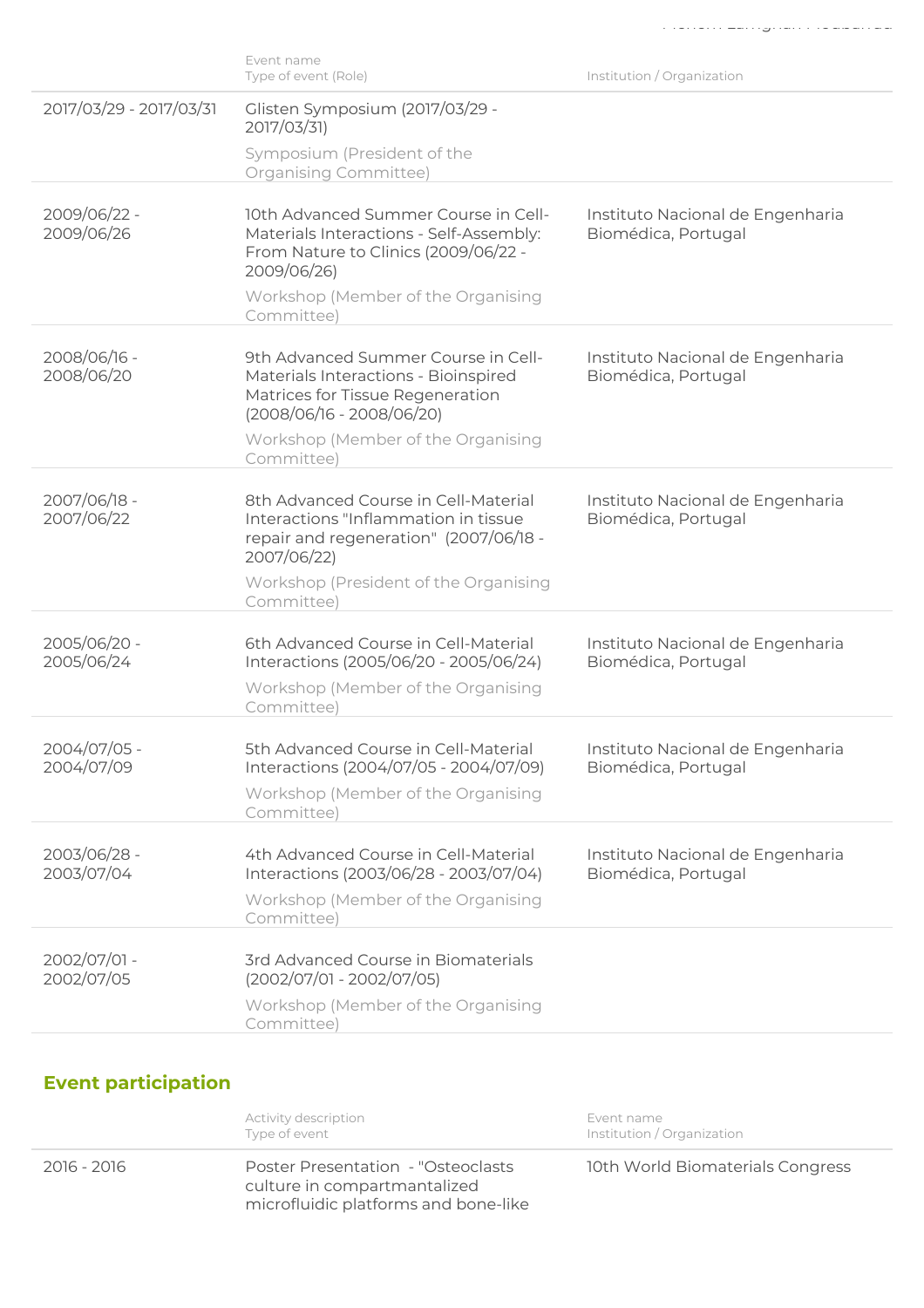|                            |                                                                                                                                                                                                                                                                                            | المساوي والمستقل مستورد والمستنبذ والمستنبذ والمستورد والمستورد والمستنبذ                                        |
|----------------------------|--------------------------------------------------------------------------------------------------------------------------------------------------------------------------------------------------------------------------------------------------------------------------------------------|------------------------------------------------------------------------------------------------------------------|
|                            | mineralized substrates". 10th World<br>Biomaterials Congress 17-22 May 2016;<br>Montreal, Canada.<br>Congress                                                                                                                                                                              |                                                                                                                  |
|                            |                                                                                                                                                                                                                                                                                            |                                                                                                                  |
| 2015/04/25 -<br>2015/04/28 | Poster Presentation - "Design of<br>Nanoparticle-Delivery Systems for Bone<br>Therapies". 4th Joint Meeting of<br>Calcified Tissue Society (ECTS) and the<br>International Bone and Mineral Sosiety<br>(IMBS). Rotterdam, The Netherlands 25 -<br>28 April 2015.                           | 4th Joint Meeting of Calcified Tissue<br>Society (ECTS) and the International<br>Bone and Mineral Sosiety (IMBS) |
|                            | Meeting                                                                                                                                                                                                                                                                                    |                                                                                                                  |
| 2015/04/25 -<br>2015/04/28 | Poster Presentation - "Microfluidic-<br>based co-cultures: an open door to<br>bone innervation studies". 4th Joint<br>Meeting of Calcified Tissue Society<br>(ECTS) and the International Bone and<br>Mineral Sosiety (IMBS). Rotterdam, The<br>Netherlands 25 - 28 April 2015.<br>Meeting | 4th Joint Meeting of Calcified Tissue<br>Society (ECTS) and the International<br>Bone and Mineral Sosiety (IMBS) |
| 2014/07/23 -<br>2014/07/25 | Poster Presentation - "Sensorial<br>innervation and bone cells: the<br>treasured relation disclosed in<br>microfluidic platforms". Microfluidics<br>2014 - EMBL Heidelberg, Germany, 23-<br>25 July 2014.                                                                                  | Microfluidics 2014<br>EMBL Heidelberg Genome Biology,<br>Germany                                                 |
|                            | Meeting                                                                                                                                                                                                                                                                                    |                                                                                                                  |
| 2013/08/25 -<br>2013/08/28 | Poster Presentation - "Peripheral<br>nervous system and bone: advanced<br>tools to study an essential interaction".<br>Congress of the European Society of<br>Biomechanics, Patras, Greece, 25-28<br>August 2013.<br>Congress                                                              | Congress of European Society of<br><b>Biomechanics</b><br>European Society of Biomechanics,<br>Belgium           |
| 2013/07/15 - 2013/07/16    | Poster Presentation - "Microfluidic<br>platform for cocultures: a step forward<br>to understand the bone and peripheral<br>nervous system interactions". EMBO<br>Young Scientists' Forum, July 15-16, 2013;<br>Lisbon, Portugal.<br>Meeting                                                | <b>EMBO Young Scientists' Forum</b>                                                                              |
| 2013/06/30 -<br>2013/06/30 | Poster Presentation - "Peripheral<br>nervous system and bone: Advanced<br>tools to study an essential interaction".<br>XIII Reunião da Sociedade Portuguesa<br>de Neurociências. June 30, 2013; Luso,<br>Portugal.<br>Meeting                                                              | XIII Reunião da Sociedade Portuguesa<br>de Neurociências                                                         |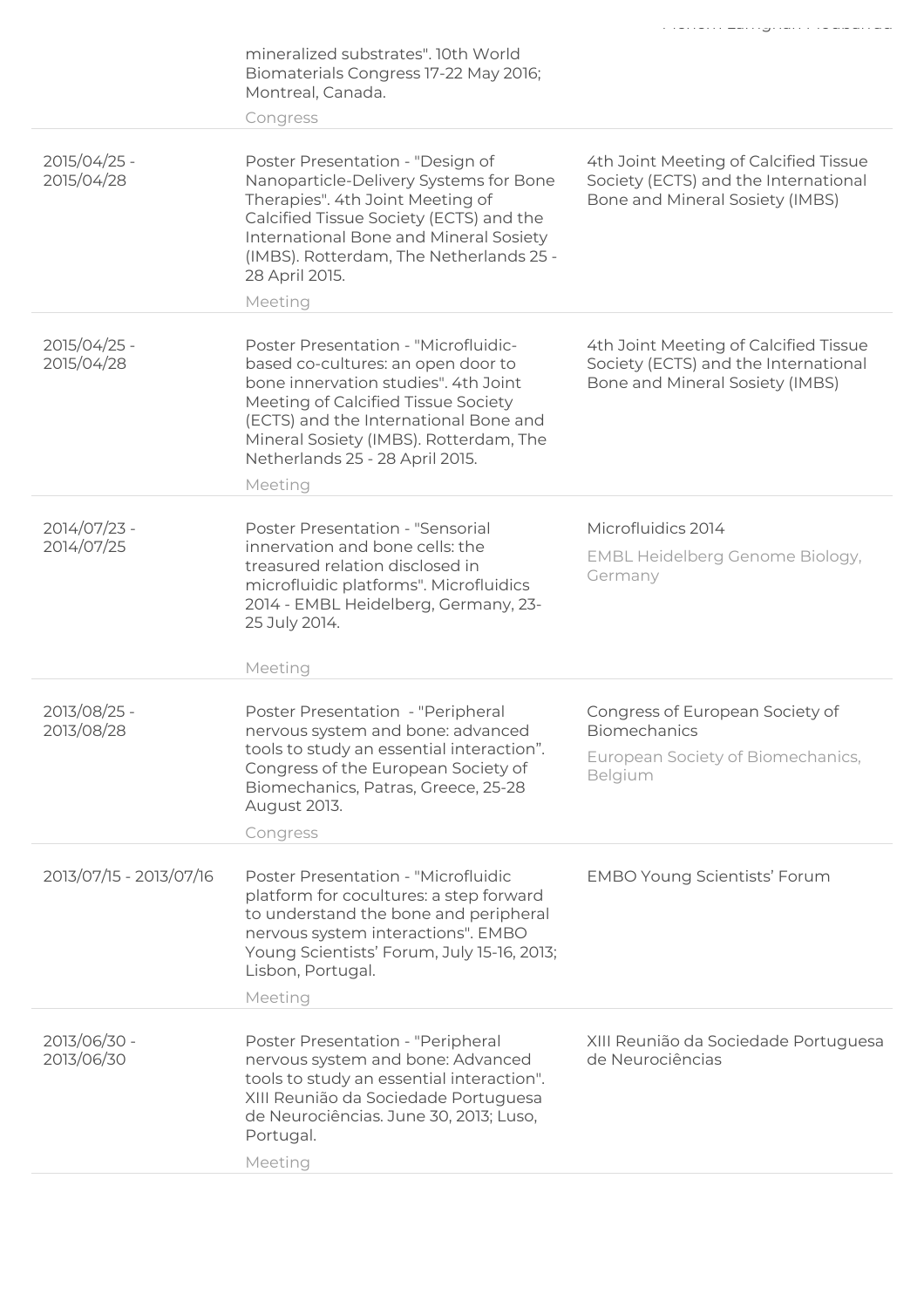| 2013 - 2013                | Poster Presentation - "Characterization<br>of an YIR antagonist as a drug for bone<br>regeneration", ECTS 2013, Lisbon,<br>Portugal (2013).<br>Congress                                                                                    | <b>ECTS 2013</b>                                                                                  |
|----------------------------|--------------------------------------------------------------------------------------------------------------------------------------------------------------------------------------------------------------------------------------------|---------------------------------------------------------------------------------------------------|
| 2012/09/05 -<br>2012/09/08 | "Bone and peripheral nervous system<br>interactions within bone tissue<br>engineering perspective", 3rd TERMIS<br>World Congress 2012, Vienna, Austria, 5-<br>8 September 2012.<br>Congress                                                | 3rd TERMIS World Congress 2012<br>Akademi Manajemen Informatika Dan<br>Komputer Yasika, Indonesia |
| 2012/05/19 - 2012/05/23    | Poster Presentation - "Disclosing the<br>underlying interaction between bone<br>and peripheral nervous system:<br>optimization of coculture systems", 39th<br>Annual congress ECTS 2012, Stockholm,<br>Sweden, 19-23 May 2012.<br>Congress | 39th Annual congress ECTS 2012                                                                    |
| 2012/05/10 - 2012/05/11    | Poster Presentation - "Therapeutic<br>effects of orally administered YI<br>receptor antagonist in bone mass". I3S<br>scientific retreat. May 10-11, 2012; Póvoa<br>do Varzim, Portugal.<br>Meeting                                         | I3S scientific retreat                                                                            |
| 2012/05/10 - 2012/05/11    | Poster Presentation - "Bone and<br>peripheral nervous system interactions:<br>Microfluidic chambers as a novel<br>coculture system", 3rd I3S scientific<br>retreat. Póvoa do Varzim, Portugal. 10-11<br>May 2012.<br>Meeting               | 3rd I3S scientific retreat                                                                        |
| 2012/05/10 - 2012/05/11    | Poster Presentation - "Design of a<br>controlled delivery system of a<br>therapeutic agent to promote<br>osteogenesis." 3rd I3S scientific retreat.<br>Póvoa do Varzim, Portugal. 10-11 May<br>2012.<br>Meeting                            | 3rd I3S scientific retreat                                                                        |
| 2012/05/10 - 2012/05/11    | Poster Presentation - "NPY: a key<br>system in bone regeneration?" 3rd I3S<br>scientific retreat. Póvoa do Varzim,<br>Portugal. 10-11 May 2012.<br>Meeting                                                                                 | 3rd I3S scientific retreat                                                                        |
| 2011/10/19 - 2011/10/21    | Poster Presentation - "Osteoblasts<br>lineage enhances neurite outgrowth<br>during bone regeneration", XXXI<br>Congresso Nacional de Ortopedia e<br>Traumatologia, Estoril, Portugal,                                                      | XXXI Congresso Nacional de Ortopedia<br>e Traumatologia                                           |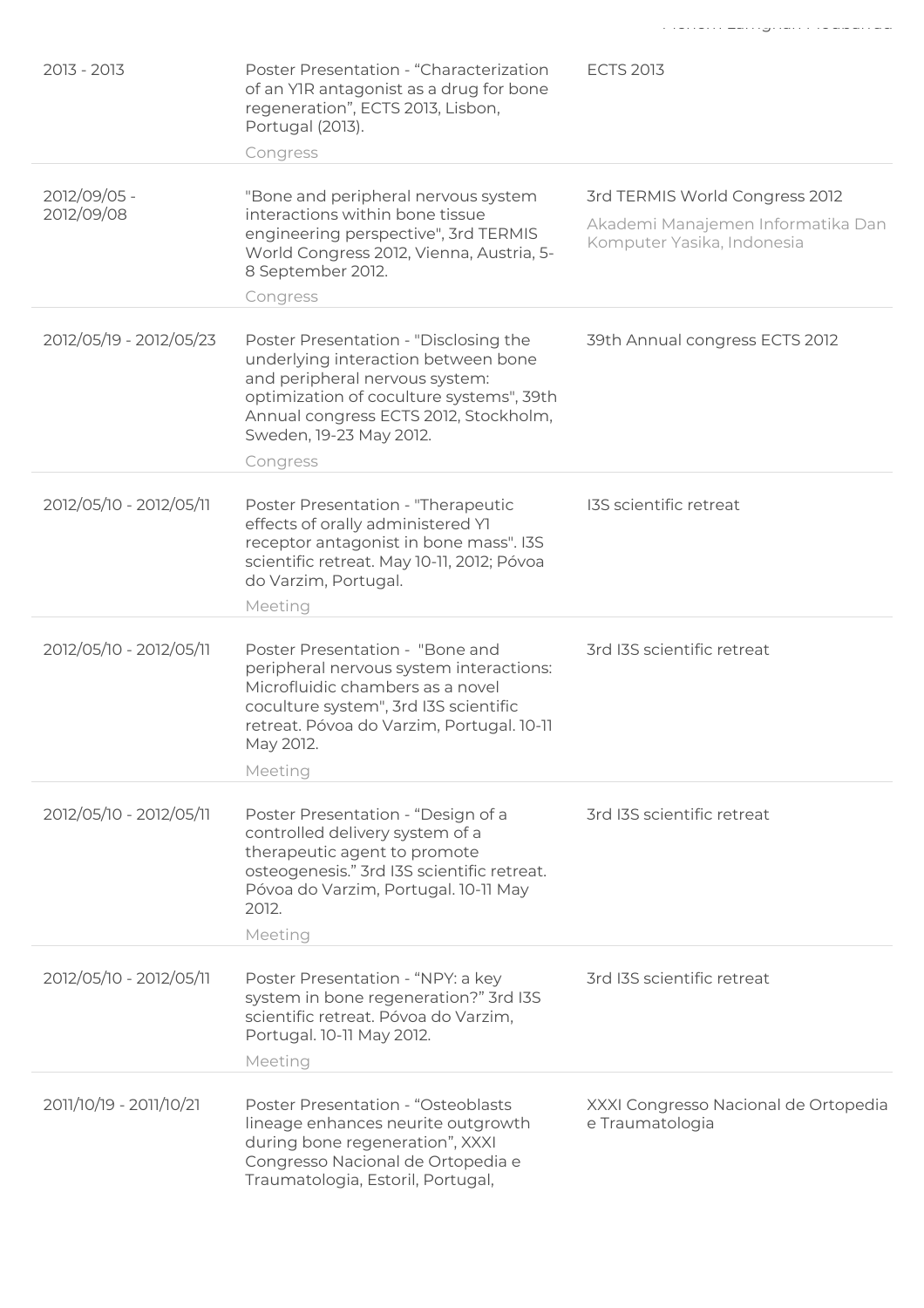|                         | October 19-21, 2011.<br>Congress                                                                                                                                                                                                                                                                    |                                                                                                       |
|-------------------------|-----------------------------------------------------------------------------------------------------------------------------------------------------------------------------------------------------------------------------------------------------------------------------------------------------|-------------------------------------------------------------------------------------------------------|
| 2011/10/19 - 2011/10/21 | Poster Presentation - "In vitro"<br>characterization of a fluorescent<br>nonpeptide NPY Y1 receptor antagonist<br>as a pharmacological tool for bone<br>regeneration therapies", XXXI<br>Congresso Nacional de Ortopedia e<br>Traumatologia, Estoril, Portugal,<br>October 19-21, 2011.<br>Congress | XXXI Congresso Nacional de Ortopedia<br>e Traumatologia                                               |
| 2011/10/19 - 2011/10/21 | Poster Presentation - "Central and<br>peripheral NPY neuronal pathways<br>showed to be affected during bone<br>repair process", XXXI Congresso<br>Nacional de Ortopedia e Traumatologia,<br>Estoril, Portugal, October 19-21, 2011.<br>Congress                                                     | XXXI Congresso Nacional de Ortopedia<br>e Traumatologia                                               |
| 2011/09/16 - 2011/09/20 | Poster Presentation - "Y1 receptor<br>antagonism increases bone formation<br>in mice", JBMR Annual Meeting, San<br>Diego, USA, September 16-20, 2011."<br>Meeting                                                                                                                                   | <b>JBMR Annual Meeting</b>                                                                            |
| 2011/06/07 - 2011/06/10 | Poster Presentation - "Neurotrophic<br>potential of osteoblast lineage:<br>osteoblast and sensory neurons<br>coculture". Tissue Engeneering &<br>Regenerative Medicine international<br>society, TERMIS EU 2011 Annual<br>Meeting. Granada, June 7-10, 2011.<br>Meeting                             | Tissue Engeneering & Regenerative<br>Medicine international society, TERMIS<br>EU 2011 Annual Meeting |
| 2011/05/26 - 2011/05/28 | Poster Presentation - "Role of NPY YI<br>receptor signalling blockade on<br>osteoblast activity. XII Meeting<br>Portuguese Society for Neuroscience.<br>May 26-28, 2011; Lisbon, Portugal".<br>Meeting                                                                                              | XII Meeting Portuguese Society for<br>Neuroscience                                                    |
| 2011/05/05 - 2011/05/06 | Poster Presentation - "Establishment of<br>animal model of non-critical bone<br>defect in mice as tool for bone and<br>nervous system cross-talk". I3S Scientific<br>Retreat. Póvoa de Varzim, May 5- 6, 2011.<br>Meeting                                                                           | <b>I3S Scientific Retreat</b>                                                                         |
| 2011/05/05 - 2011/05/06 | Poster Presentation - "Optimization of a<br>coculture with endothelial and sensory<br>neuronal cells". I3S Scientific Retreat.<br>Póvoa de Varzim, May 5-6, 2011.<br>Meeting                                                                                                                        | <b>I3S Scientific Retreat</b>                                                                         |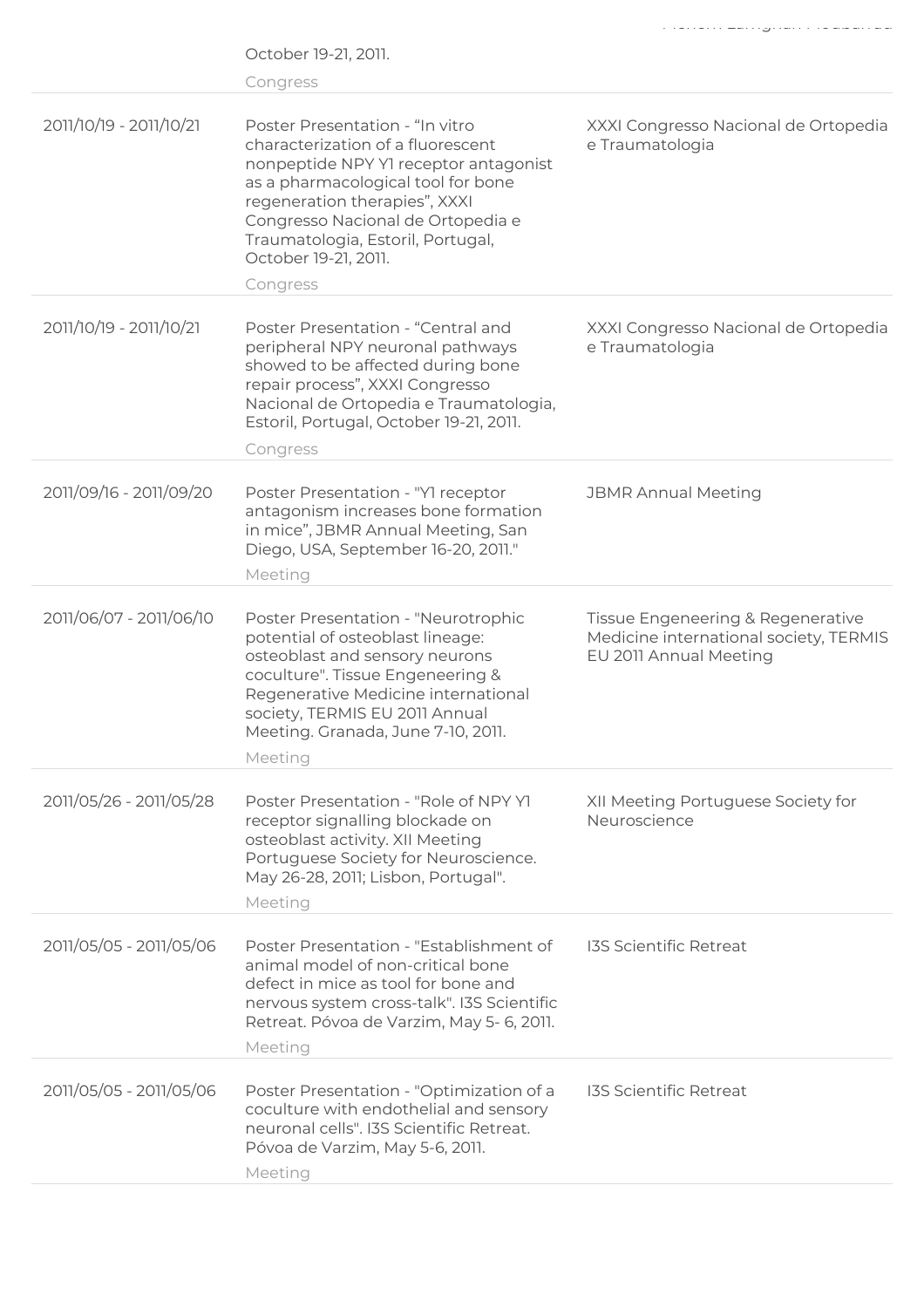|                            | and peripheral NPY neuronal<br>expression throughout bone<br>regeneration process. 4th New York<br>Skeletal Biology and Medicine<br>Conference. New York, April 27-30, 2011."<br>Conference                                                                  | Medicine Conference                                                                                       |
|----------------------------|--------------------------------------------------------------------------------------------------------------------------------------------------------------------------------------------------------------------------------------------------------------|-----------------------------------------------------------------------------------------------------------|
| 2011 - 2011                | Poster Presentation - "Central and<br>peripheral NPY-ergic pathways<br>response to bone injury". XII Meeting of<br>the Portuguese Neuroscience Society,<br>Lisbon, May 26-28, 2011.<br>Meeting                                                               | XII Meeting of the Portuguese<br>Neuroscience Society                                                     |
| 2011 - 2011                | Poster Presentation - "Optimization of a<br>coculture with endothelial and sensory<br>neuronal cells". XII Meeting of the<br>Portuguese Neuroscience Society,<br>Lisbon, May 26-28, 2011.<br>Meeting                                                         | XII Meeting of the Portuguese<br>Neuroscience Society                                                     |
| 2010/09/05 -<br>2010/09/08 | Poster Presentation - "Role of NPY YI<br>receptor signalling blockade on<br>osteoblast activity". ANZBMS 20th<br>Annual Scientific Meeting, September<br>5-8, 2010; Adelaide, Australia.<br>Meeting                                                          | <b>ANZBMS 20th Annual Scientific</b><br>Meeting                                                           |
| 2010/06/21 -<br>2010/06/24 | "Hypothalamic NPY expression during<br>bone regeneration", Neuropeptides<br>2010- The .7th Joint Meeting of the<br>European Neuropeptide Club and the<br>American Summer Neuropeptide<br>Conference. Pécs, Hungary. June 21-24,<br>2010.<br>Conference       | 7th Joint Meeting of the European<br>Neuropeptide Club and the American<br>Summer Neuropeptide Conference |
| 2010/05/06 -<br>2010/05/07 | Poster Presentation - "Neuropeptide YI<br>receptor signaling blockbade<br>modulates osteoblast proliferation and<br>survival". I3S scientific retreat. May 6-7,<br>2010; Póvoa do Varzim, Portugal.<br>Meeting                                               | <b>I3S</b> scientific retreat                                                                             |
| 2009/06/24 -<br>2009/06/26 | Poster Presentation - "Neuropeptide Y<br>stimulates osteoblast proliferation: role<br>of Y1 receptor". 10th Advanced Summer<br>Course in Cell-Materials Interactions:<br>from nature to clinics lectures, June 24-<br>26, 2009; Porto, Portugal.<br>Workshop | 10th Advanced Summer Course in Cell-<br>Materials Interactions: from nature to<br>clinics lectures        |
|                            |                                                                                                                                                                                                                                                              |                                                                                                           |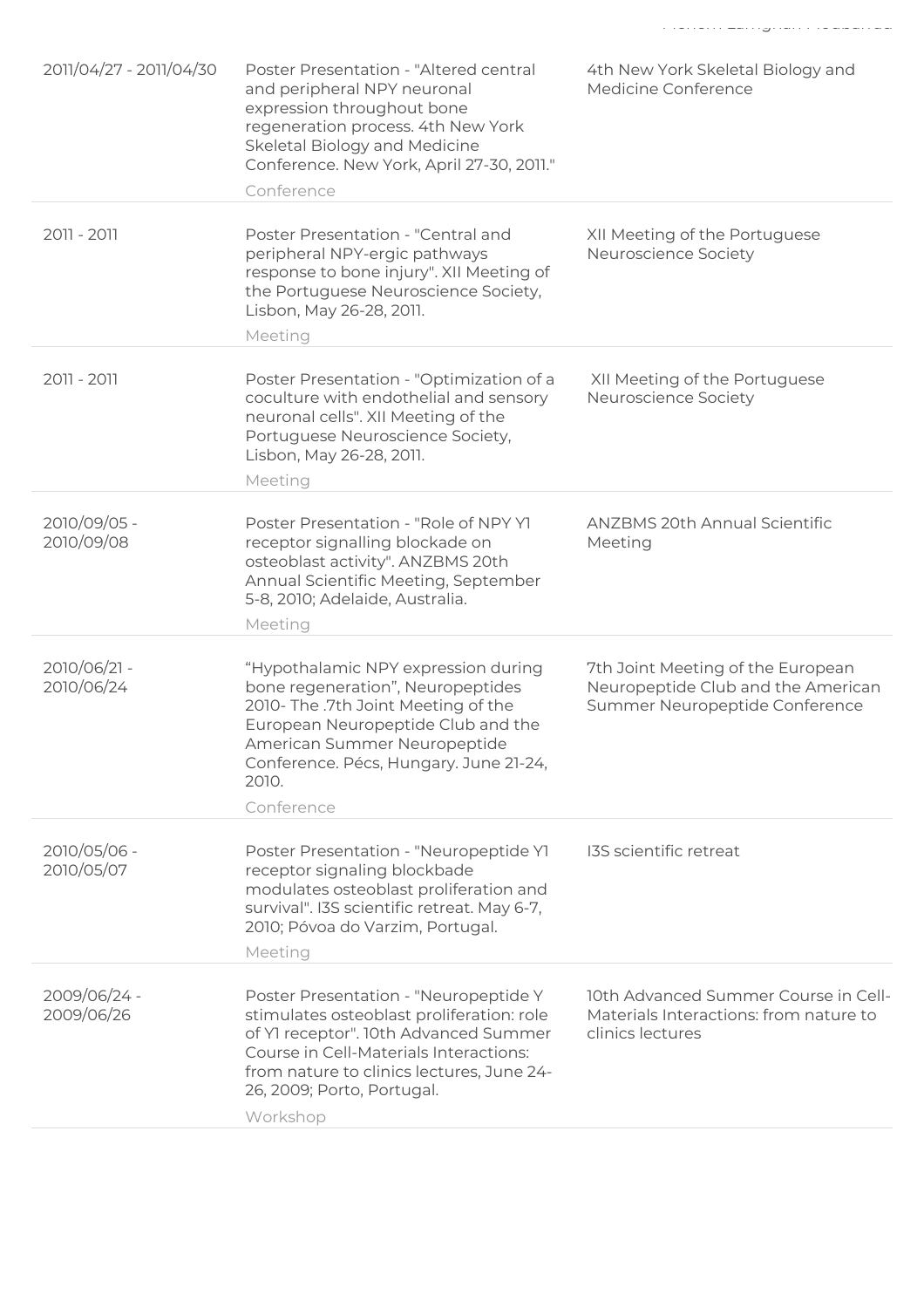| 2009/06/04 -<br>2009/06/06 | Poster Presentation - "Neuronal<br>signaling and the regulation of bone<br>remodeling. New insights into the role<br>of Neuropeptide Y Y1 and Y2 receptors<br>in osteoblast function". 11th Meeting<br>Portuguese Society for Neurosciences,<br>June 4-6 2009; Braga, Portugal<br>Meeting | 11th Meeting Portuguese Society for<br>Neurosciences                                                           |
|----------------------------|-------------------------------------------------------------------------------------------------------------------------------------------------------------------------------------------------------------------------------------------------------------------------------------------|----------------------------------------------------------------------------------------------------------------|
| 2009/05/23 -<br>2009/05/27 | <b>Poster Presentation - "Osteoblast</b><br>proliferation and apoptosis: role of<br>Neuropeptide Y and YI receptor". 36th<br>European Symposium on Calcified<br>Tissues, 23-27 May 2009; Vienna, Austria.<br>Symposium                                                                    | 36th European Symposium on<br><b>Calcified Tissues</b>                                                         |
| 2008/09/12 -<br>2008/09/16 | Poster Presentation - "Neuropeptide Y<br>effect on osteoblast cells". American<br>Society of Bone and Mineral Research<br>(ASBMR) 29th Annual Meeting.<br>Montreal, Quebec, Canada, September<br>12-16,2008.<br>Meeting                                                                   | American Society of Bone and Mineral<br>Research (ASBMR) 29th Annual<br>Meeting                                |
| 2008/06/16 -<br>2008/06/20 | Poster Presentation - "Neuropeptide Y<br>stimulates osteoblast proliferation: role<br>of Y1 receptor". 9th Advanced Summer<br>Course in Cell-Materials Interactions:<br>Bioinspired matrices for tissue<br>regeneration, June 16-20, 2008; Porto,<br>Portugal.<br>Workshop                | 9th Advanced Summer Course in Cell-<br>Materials Interactions: Bioinspired<br>matrices for tissue regeneration |
| 2006/09/15 -<br>2006/09/19 | Poster Presentation - "Leptin Effect on<br>RANKL and OPG Expression in MC3T3-<br>El Osteoblasts". American Society of<br>Bone and Mineral Research (ASBMR)<br>28th Annual Meeting. Philadelphia, PA,<br>USA, September 15 - 19, 2006.<br>Meeting                                          | American Society of Bone and Mineral<br>Research (ASBMR) 28th Annual<br>Meeting                                |
| 2005/10/25 -<br>2005/10/29 | Poster Presentation - "Recombinant<br>glucocerebrosidase uptake by human<br>osteoblasts". The American Society of<br>Human Genetics, Annual meeting 2005,<br>25-29 October 2005, Salt Lake city-USA<br>Meeting                                                                            | The American Society of Human<br>Genetics, Annual meeting 2005                                                 |

# Jury of academic degree

|            | Theme<br>Role                                             | Candidate name (Type of degree)<br>Institution / Organization |
|------------|-----------------------------------------------------------|---------------------------------------------------------------|
| 2018/10/15 | Establishment of Tricultures in<br>Microfluidic Platforms | Miguel Guilherme Linhas Simões<br>(Master)                    |
|            | Supervisor                                                | Universidade do Porto Faculdade de                            |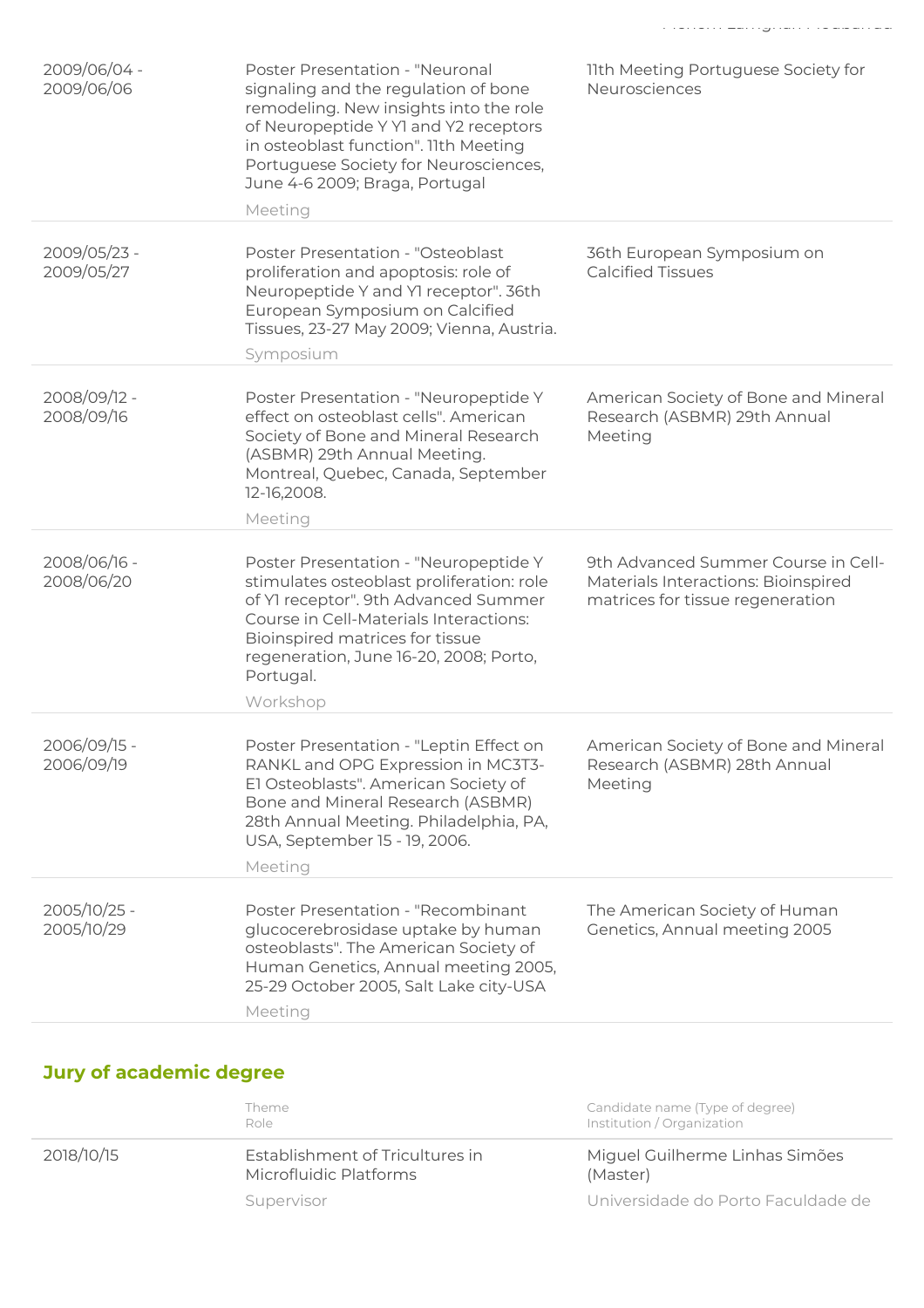| 2017/12/06 | Integrating xeno-free strategies with<br>spheroid culture for stem-cell based<br>therapies<br>(Thesis) Arguer                                                                  | Ewa Maria Bauman (PhD)<br>Universidade do Porto Faculdade de<br>Engenharia, Portugal                                                  |
|------------|--------------------------------------------------------------------------------------------------------------------------------------------------------------------------------|---------------------------------------------------------------------------------------------------------------------------------------|
| 2017/11/28 | Interplay between osteoblasts,<br>osteoclasts and afferent nerves: untying<br>the molecular mechanisms behind the<br>bone innervation<br>Supervisor                            | Estrela do Céu da Costa Neto (PhD)<br>Universidade do Porto Faculdade de<br>Medicina, Portugal                                        |
| 2015/12/14 | Injury of primary afferent neurons<br>associated with experimental<br>osteoarthritis<br>(Thesis) Arguer                                                                        | Sara Raquel Monteiro da Silva Adães<br>(PhD)<br>Universidade do Porto Faculdade de<br>Medicina, Portugal                              |
| 2015/10/12 | The Role of Y' Receptor in<br>Osteoclastogenesis and Bone<br>Resorption<br>Supervisor                                                                                          | Francisco Pereira dos Santos<br>Conceição (Master)<br>Universidade do Porto Faculdade de<br>Engenharia, Portugal                      |
| 2014/04/21 | Nanostructured 3D matrices to direct<br>mesenchymal stem cells behaviour<br>(Thesis) Arguer                                                                                    | Fátima Raquel Azevedo Maia (PhD)<br>Universidade do Porto Faculdade de<br>Engenharia, Portugal                                        |
| 2012/11/13 | NPY signalling pathway in bone<br>homeostasis: Yl receptor as a potential<br>drug target<br>Supervisor                                                                         | Daniela dos Santos Monteiro e Sousa<br>(PhD)<br>Universidade do Porto Faculdade de<br>Engenharia, Portugal                            |
| 2012/10/16 | Design of a Controlled Delivery System<br>to Promote Osteogenesis<br>Thesis Member                                                                                             | Diana Moreira Leite (Master)<br>Universidade do Porto Faculdade de<br>Engenharia, Portugal                                            |
| 2012/07/31 | Role of Receptor activator of nuclear<br>factor Kappa B ligand (RANKL) in the<br>modulation of osteolysis in Primary and<br>Revision Total Hip Arthroplasty<br>(Thesis) Arguer | Gil Daniel da Costa Machado (Master)<br>Universidade do Porto Faculdade de<br>Engenharia, Portugal                                    |
| 2012/01/20 | A novel parathyroid protein in chicken:<br>origin, expression and function<br>(Thesis) Arguer                                                                                  | Pedro Luís Martins de Castro Pinheiro<br>(PhD)<br>Universidade do Porto Instituto de<br>Ciências Biomédicas Abel Salazar,<br>Portugal |
| 2011/10/14 | The influence of modified chitosan<br>substrates on osteoclastogenesis<br>(Thesis) Main arguer                                                                                 | Ana Luísa Pereira da Silva Torres<br>(Master)<br>Universidade do Porto Faculdade de<br>Engenharia, Portugal                           |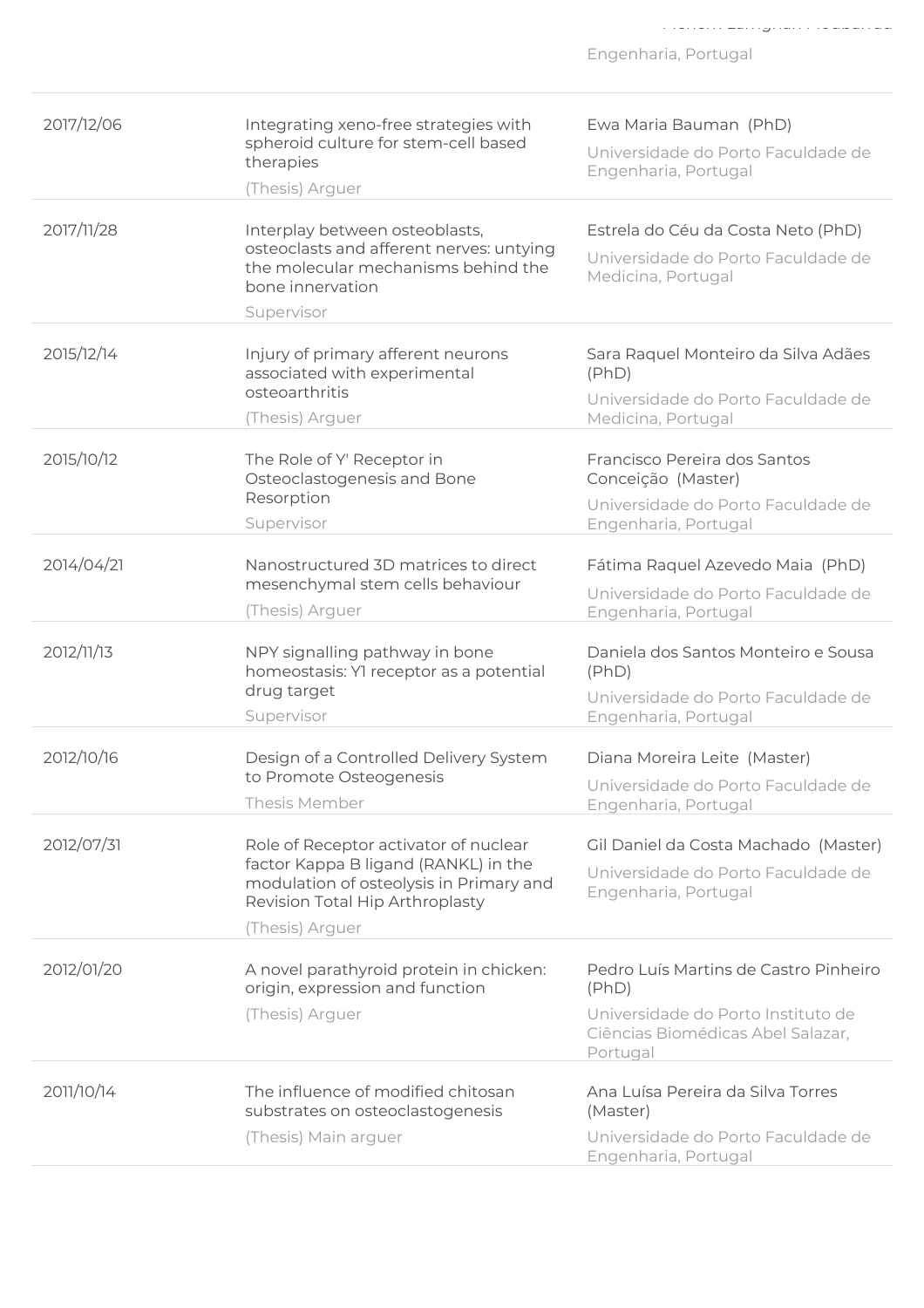|            | Thesis Member                                                      | Universidade do Porto Faculdade de<br>Engenharia, Portugal |
|------------|--------------------------------------------------------------------|------------------------------------------------------------|
|            |                                                                    |                                                            |
| 2010/11/25 | Bone and nervous system interactions:                              | Estrela do Céu da Costa Neto (Master)                      |
|            | in vitro cocultures comprising<br>osteoblasts and neuronal cells   | Universidade do Porto Faculdade de<br>Engenharia, Portugal |
|            | Supervisor                                                         |                                                            |
|            |                                                                    |                                                            |
| 2007/12/10 | Bone Remodelling: Regulation by                                    | Liliana Sofia Moreira Teixeira (Master)                    |
|            | Central Nervous System<br>Supervisor                               | Universidade do Porto Faculdade de<br>Engenharia, Portugal |
|            |                                                                    |                                                            |
| 2006/04/18 | Efeito do Cálcio Extracelular na<br>Osteogénese Através do Calcium | Leonor Cândida Fernandes Figueira de<br>Noronha (Master)   |
|            | Sensing Receptor                                                   | Universidade do Porto Faculdade de                         |
|            | Thesis Member                                                      | Engenharia, Portugal                                       |
|            |                                                                    |                                                            |

### Association member

2011/07/11

|                | Society Organization                                                            | Role   |
|----------------|---------------------------------------------------------------------------------|--------|
| 2011 - Current | Tissue Engeneering & Regenerative<br>Medicine International Society<br>(TERMIS) | Member |
| 2011 - Current | AOSpine                                                                         | Member |
| 2010 - Current | <b>European Calcified Tissue Society</b><br>(ECTS)                              | Member |
| 2009 - Current | Sociedade Portuguesa de Neurociencia<br>(SPN)                                   | Member |

### Committee member

|                | Activity description<br>Role                                                                                                     | Institution / Organization                              |
|----------------|----------------------------------------------------------------------------------------------------------------------------------|---------------------------------------------------------|
| 2008 - Current | Representative of INEB at IBMC/INEB<br>Associate Laboratory Animal House<br>Organisation Committee (CAB)<br>Advisor / Consultant | Instituto Nacional de Engenharia<br>Biomédica, Portugal |
| 2008 - Current | Representative of INEB at IBMC/INEB<br>Associate Laboratory Animal Ethics<br>committee<br>Advisor / Consultant                   | Instituto Nacional de Engenharia<br>Biomédica, Portugal |

### Course / Discipline taught

|                | Academic session          | Degree Subject (Type) | Institution / Organization |
|----------------|---------------------------|-----------------------|----------------------------|
| 2010 - Current | Teaching in Post-Graduate | Bioengenharia         | Universidade do Porto      |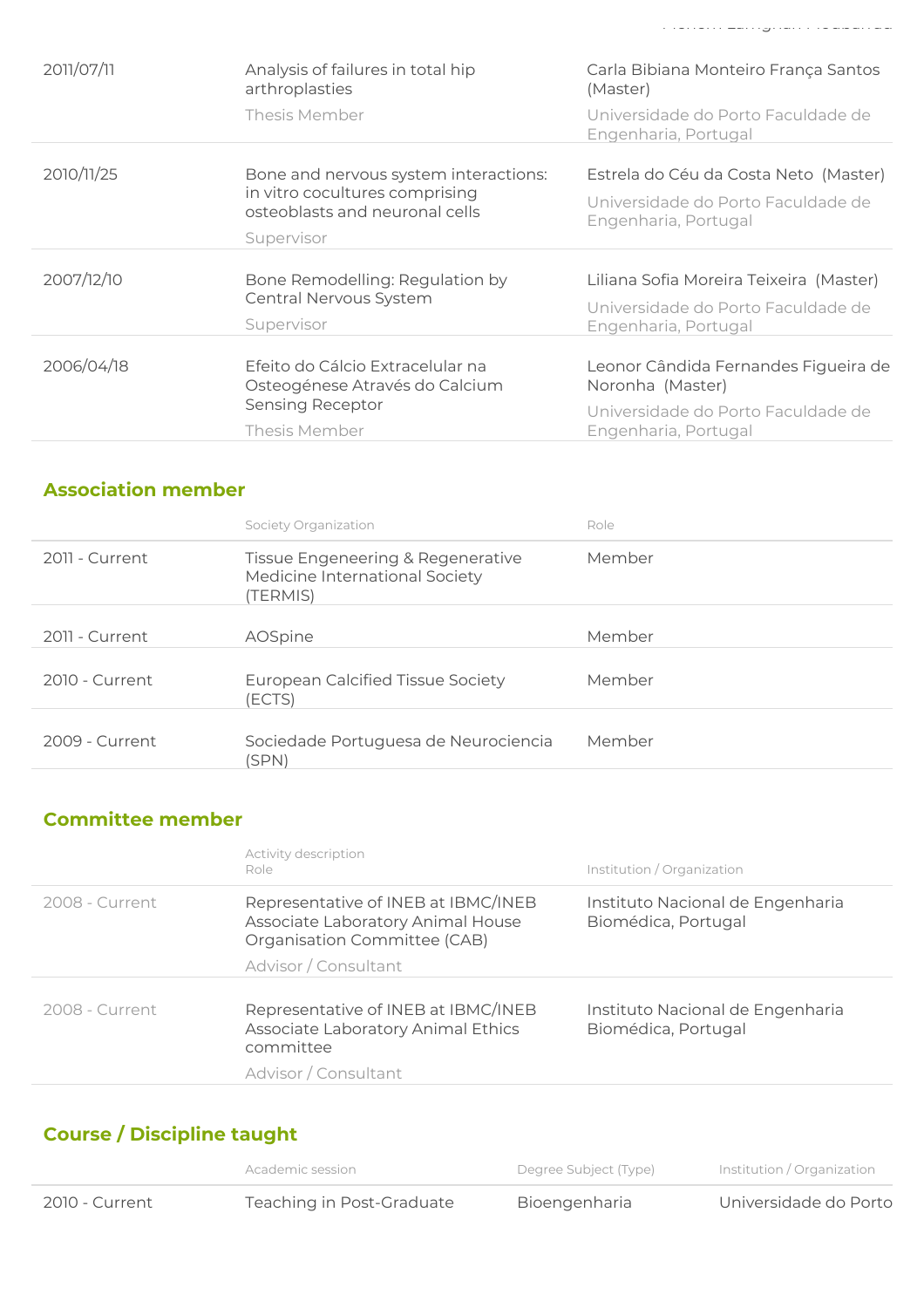|                | Programme - Integrated MSc<br>Course in Bioengineering.<br>Responsible of the module<br>"Reacções Biológicas a<br>Biomaterials e dispositivos<br>médicos" | (Mestrado integrado)                                                                             | Faculdade de<br>Engenharia, Portugal                                                   |
|----------------|-----------------------------------------------------------------------------------------------------------------------------------------------------------|--------------------------------------------------------------------------------------------------|----------------------------------------------------------------------------------------|
| 2010 - Current | Teaching in Post-Graduate<br>Programmes - Responsible of<br>the module " Reações<br>Biologicas a Biomateriais e<br>Dispositivos Medicos".                 | Engenharia<br>Biomédica<br>(Doutoramento)                                                        | Universidade do Porto<br>Faculdade de<br>Engenharia, Portugal                          |
| 2011 - 2011    | Lecturer in Post-Graduate<br>Programmes - MSc Course in<br>Biochemical technology and<br>Health                                                           | Bioquímica em Saúde<br>(Mestrado)                                                                | Instituto Politécnico<br>do Porto Escola<br>Superior de Saúde,<br>Portugal             |
| 2011 - 2011    | Lecturer in Post-Graduate<br>Programmes - Tissue<br>Engineering module of the<br><b>GABBA Program</b>                                                     | Biologia Básica e<br>Aplicada<br>(Doutoramento)                                                  | Universidade do Porto<br>Instituto de Ciências<br>Biomédicas Abel<br>Salazar, Portugal |
| 2008 - 2010    | Teaching in Post-Graduate<br>Programme - MSc Programme<br>in Biomedical Engineering.<br>Responsible of cell and<br>molecular biology module.              | Engenharia<br>Biomédica (Mestrado<br>integrado)                                                  | Universidade do Porto<br>Faculdade de<br>Engenharia, Portugal                          |
| 2008 - 2010    | Teaching in Post-Graduate<br>Programme - PhD Programme<br>in Biomedical Engineering.<br>Responsible of cell and<br>molecular biology module.              | Engenharia<br>Biomédica<br>(Doutoramento)                                                        | Universidade do Porto<br>Faculdade de<br>Engenharia, Portugal                          |
| 2001 - 2001    | Lecturer in Post-Graduate<br>Programmes - Advanced<br>Courses in Cell-Materials<br>Interactions                                                           | Advanced Course in<br>Cell-Materials<br>Interactions (Curso de<br>Especialização<br>Tecnológica) |                                                                                        |

## Evaluation committee

|                | Activity description<br>Role                         | Institution / Organization | Funding entity                                         |
|----------------|------------------------------------------------------|----------------------------|--------------------------------------------------------|
| 2020 - Current | <b>H2020 EU Project Evaluation</b><br>Evaluator      |                            | European<br>Commission, Belgium                        |
| 2019 - Current | Israel Science Foundation<br>Fvaluator               |                            | Israel Science<br>Foundation, Israel                   |
| 2014 - Current | Fundação para a Ciência e<br>Tecnologia<br>Evaluator |                            | Fundação para a<br>Ciência e a<br>Tecnologia, Portugal |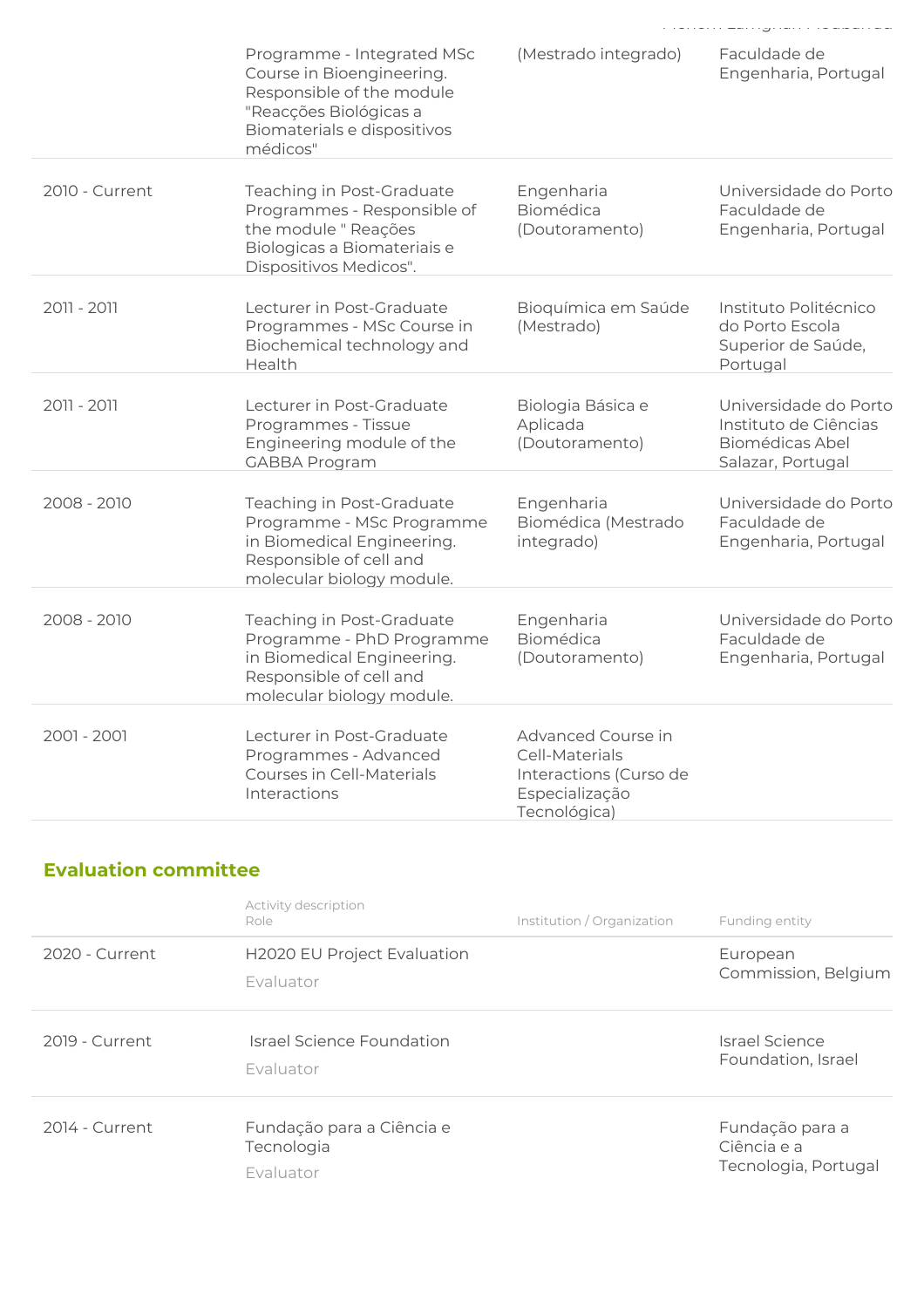# Interview (newspaper / magazine)

|      | Activity description                                                                                                                                                                                                                                                                                                                                  | Newspaper / Forum  |
|------|-------------------------------------------------------------------------------------------------------------------------------------------------------------------------------------------------------------------------------------------------------------------------------------------------------------------------------------------------------|--------------------|
| 2019 | A investigadora do #i3S Meriem<br>Lamghari volta a liderar a equipa<br>portuguesa no âmbito de um grande<br>projeto europeu. Depois de RESTORE e<br>BonepainII, Meriem integra<br>PREMUROSA, um projeto destinado à<br>promoção da investigação, inovação e<br>educação na área da medicina<br>personalizada para as doenças<br>músculo-esqueléticas. | Noticias.up.pt     |
| 2019 | O Instituto de Investigação e Inovação<br>em Saúde (i3S), no Porto, vai liderar um<br>consórcio europeu que visa, com um<br>financiamento de 5,5 milhões de euros,<br>desenvolver "matrizes para reparar<br>defeitos de cartilagem do joelho",<br>revelou hoje a coordenadora Meriem<br>Lamghari.                                                     | Diário de Notícias |
| 2019 | Consórcio europeu liderado pelo<br>Instituto de Investigação e Inovação em<br>Saúde (no Porto) ganhou<br>financiamento da Comissão Europeia<br>para desenvolver implantes inteligentes<br>para diminuir o aparecimento da<br>osteoartrite.                                                                                                            | Público            |

# Mentoring / Tutoring

|                      | Topic                      | Student name                   |
|----------------------|----------------------------|--------------------------------|
| 2020/02/01 - Current | Post-Doc Researcher        | Daniela Pereira de Vasconcelos |
| 2020 - Current       | Research trainee           | Sofia Pinho                    |
| 2019 - Current       | Research assistant         | Ana Carolina Monteiro          |
| 2019 - Current       | Research assistant         | Marina Couto                   |
| 2018 - Current       | Post-Doc Researcher -      | Estrela Do Céu Neto            |
| 2016 - Current       | Post Doc-Researcher        | Cecilia Juliana Alves          |
| 2013 - Current       | Post-Doc Researcher -      | Daniela M. Sousa               |
| 2010 - 2016          | Post-Doctoral Researcher - | Cecilia Juliana Alves          |
| 2013 - 2014          | Research assistant         | Diana Silva                    |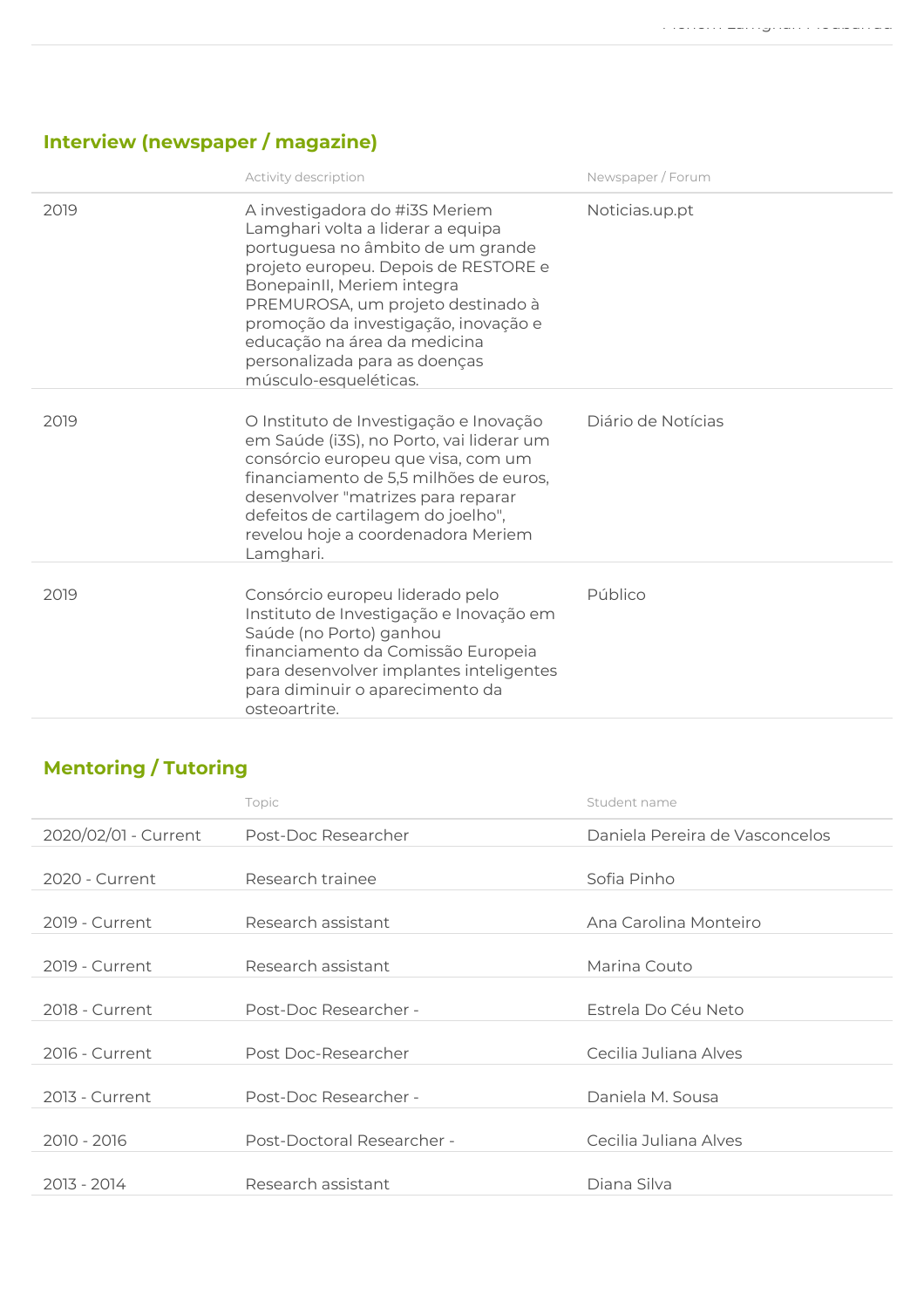| 2013 - 2014   | Research assistant         | Diogo Paramos                                     |
|---------------|----------------------------|---------------------------------------------------|
| 2013 - 2014   | Research assistant         | Diana Silva                                       |
| 2011 - 2014   | Post-Doctoral Researcher - | Inês Soares Alencastre                            |
| $2010 - 2013$ | Research assistant         | António Ribeiro                                   |
| 2010 - 2011   | Research assistant         | João Ribas                                        |
| 2010 - 2011   | Research assistant         | Estrela Neto                                      |
| 2008 - 2011   | Research assistant         | Inês Estevâo                                      |
| 2010 - 2010   | Research trainee           | Nelson José Abreu Domingues                       |
| 2008 - 2008   | Research trainee           | Diogo Rodrigues                                   |
| 2002 - 2006   | Research trainee           | Rafael Guedes de Sousa                            |
| 2002 - 2006   | Research trainee           | João Diogo Geada Trigo Calheiros de<br>Figueiredo |
| 2002 - 2006   | Research trainee           | Marian Teixeira Cerqueira                         |
| 2002 - 2006   | Research trainee           | Maria Leonor Miller Fleming                       |
| 2002 - 2006   | Research trainee           | Nuno Miguel Guimarães de Sá<br>Camboa             |
| 2002 - 2006   | Research trainee           | Sónia Melo                                        |
| 2002 - 2006   | Research trainee           | Ligia Tavares                                     |
| 2002 - 2004   | Research assistant         | Susana Carrilho                                   |

### **Distinctions**

| <b>Award</b> |                                                                                                                                                                          |
|--------------|--------------------------------------------------------------------------------------------------------------------------------------------------------------------------|
| 2015         | ECTS-IBMS Travel Grant - (Co-authorship)<br>European Calcified Tissue Society, United Kingdom                                                                            |
| 2015         | EMBO short term fellowship (ASTF 141-2015) - Co-authorship<br>Gesellschaft zur Förderung der Lebenswissenschaften Heidelberg GmbH,<br>Germany                            |
| 2014         | New Investigator Award - "The role of Neuropeptide Y YI receptor signalling in<br>fracture healing" - Co-authorship<br>European Calcified Tissue Society, United Kingdom |